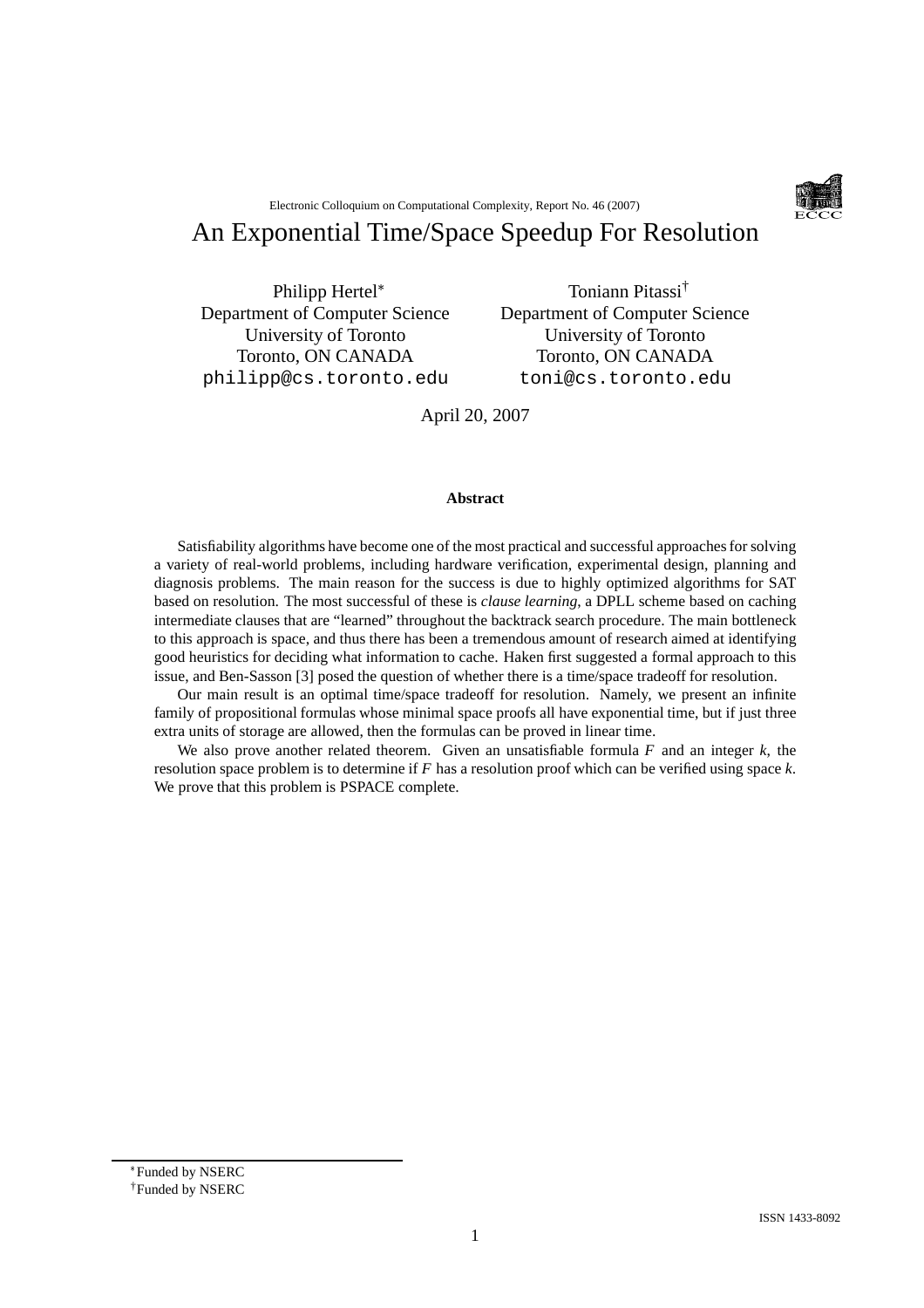### **1 Introduction**

The satisfiability problem (SAT) has become a viable and widespread approach for solving real-world problems. SAT procedures are now a standard tool for solving problems in hardware verification, circuit diagnosis, experimental design, planning and diagnosis problems. Surprisingly, the best SAT algorithms are highly optimized variants of DPLL which is nothing more than a backtrack search for a tree-like resolution refutation. The most successful variant, *clause learning*, employs a very clever type of caching scheme. It underlies all state-of-the art complete algorithms for solving SAT. Moreover, clause learning seems capable of solving notoriously hard generalizations of SAT as well, including QSAT [11].

The basic idea behind clause learning is very simple: while performing the backtrack search, store intermediate clauses that are learned along the way, in order to potentially prune the remaining search space. This idea was first suggested in 1973 by Stephen Cook, who referred to it as "Method I" [5]. However it took many years to develop this idea to actually make it work. The main issue stems from the fact that in reality there is only a finite amount of space available. Therefore, all clauses simply cannot be stored, and the difficulty is in obtaining a highly selective and efficient, yet effective caching scheme. This has inspired a great deal of research into methods and heuristics for caching schemes, resulting in state-of-the art algorithms for SAT. [1].

Underlying most of this empirical work is an assumption that there is a *smooth*, nearly linear tradeoff between time and space. For example, *anyspace* algorithms have been developed for SAT and #SAT where a given implementation can use as much space as is currently available [6]. They used empirical results on certain distributions of inputs to suggest that for most ranges of parameters, the tradeoff between runtime and space is nearly linear. In this paper we present theoretical results that run counter to this belief. That is, we demonstrate a family of examples where the runtime (of clause learning algorithms) is linear, but jumps to exponential if the space utilization drops by a constant amount.

As discussed above, while time/space issues for resolution-based satisfiability algorithms has been of central importance for many years, it was only in the late nineties when the formal study of space as a complexity measure for propositional proof systems was initiated. In 1999, Esteban and Toran [7] proposed a definition of space complexity for resolution, called *clause space*, that measures the number of clauses that need to be kept simultaneously in memory in order to verify the resolution refutation. This model is similar to a Turing machine computation with a special read-only input tape from which the axioms can be downloaded from working memory whenever they are needed, and erased from working memory as many times as necessary. This model captures resolution-based SAT algorithms, such as clause learning.

Alekhnovich et al. [2] address the question of how to measure the memory content for more general propositional proof systems. While the most obvious choice is "bit space," [2] introduce the related notion of *variable space*, which counts the number of variable occurrences that must simultaneously be kept in memory. They argue that variable space and bit space are within a logarithmic factor of one another, but variable space makes the model substantially cleaner. Thus we view variable space as the right space measure to study: it applies to a variety of proof systems, and captures in a natural and clean way the space utilization of a broad range of complete algorithms for SAT.

In 2001, Ben-Sasson [4] was the first to study formal time/space tradeoffs for resolution.  $1$  He asked if there are formulas that have optimal proofs with respect to any one of the parameters, but where optimizing one parameter must cost an increase in the other parameter. He proved that this is the case for tree-like resolution. That is, he showed that there are formulas that have linear tree-like resolution proof size, and that also have constant-sized clause space, but on the other hand, he showed that it is not possible to achieve both (linear size and constant clause space) simultaneously.

However, for general resolution the problem remained open. Our main result is an answer to this ques-

<sup>&</sup>lt;sup>1</sup>In the algorithms literature, this tradeoff is viewed as a time/space tradeoff, whereas from a proof complexity point of view, the tradeoff would be more accurately called a size/space tradeoff. Size and time are equated because the runtime of a resolution-based SAT algorithm is tightly connected to the size of the underlying resolution proof.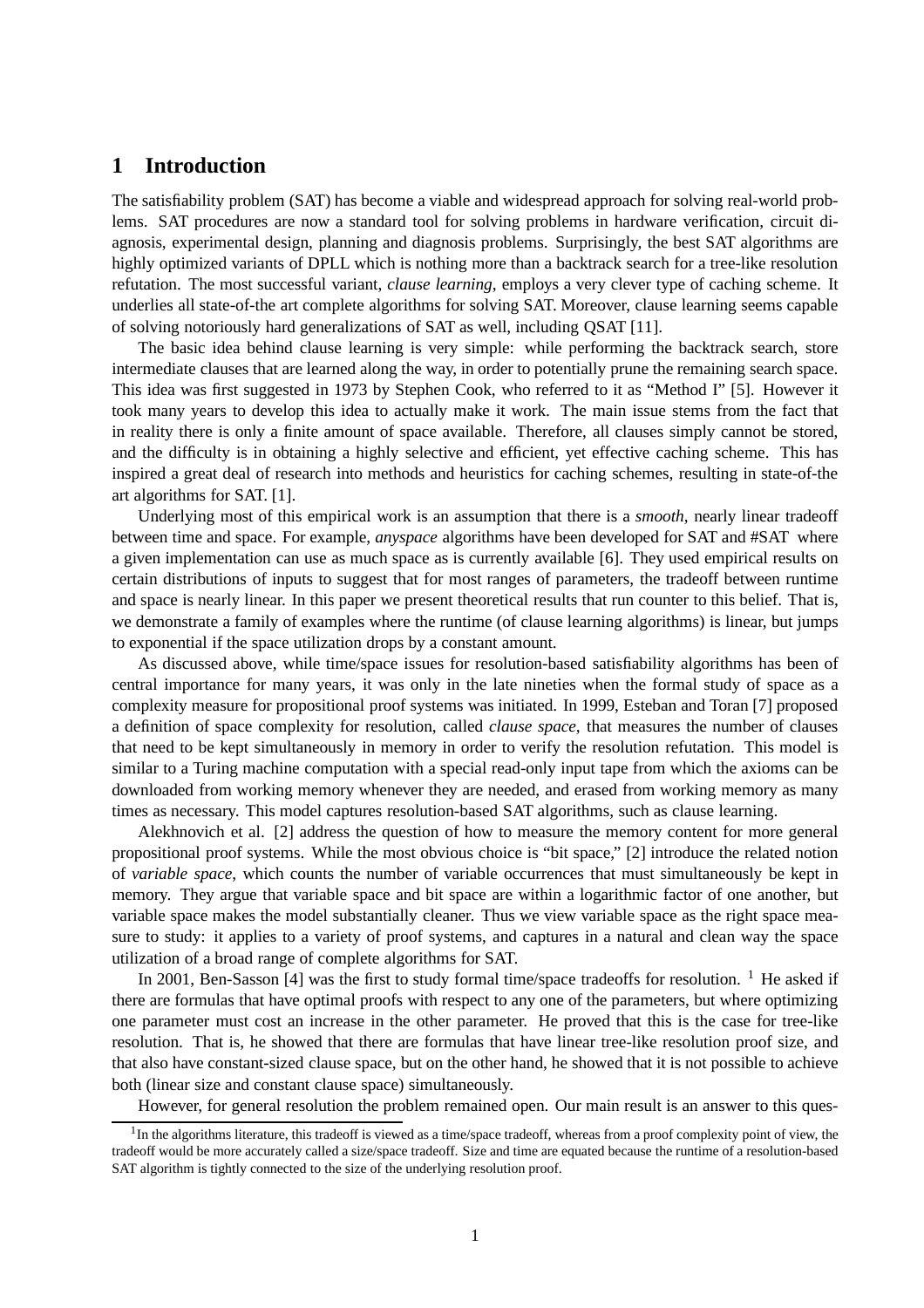tion, showing that in a very strong sense it is not possible to optimize both size and space simultaneously. We exhibit formulas that require exponential size to refute if restricted to a minimal variable space resolution implementation, but with just three more units of space, the proof size drops to linear! In light of our earlier discussion, this result is surprising, as it runs counter to the belief is that there is a smooth almost linear tradeoff between space and time.

We also prove a related theorem. Given a CNF formula f, the resolution space problem is to determine the minimal-space resolution proof of  $f$ . We prove that the resolution space problem is PSPACE complete, affirming that memory management for resolution-based SAT algorithms is a complex issue. The complexity of resolution space is known to be related to the complexity of black-white pebbling games in the following sense [8, 3]. Given a monotone circuit  $\varsigma$ , a pebbling formula can  $Peb(\varsigma)$  be associated with  $\varsigma$ . Intuitively, the associated formula asserts that all of the source vertices are "true"; the sink vertex is "false", and the intermediate gates are consistent with the values of their children. Ben-Sasson proved that from a resolution proof of  $Peb(g)$ , one can extract a black-white pebbling strategy for  $g$ , where the pebbling space is related to the resolution space. Unfortunately the converse is not true in general.

In our work, we construct special formulas  $G$  that allow us to prove a converse relationship. Using this construction we show that the complexity of resolution space is essentially equivalent to the complexity of black-white pebbling of monotone circuits, which we show are both PSPACE-complete. In a related paper [10], the complexity of the classical black-white pebbling problem for *directed acyclic graphs* (dags) is resolved. We note that this result for dags subsumes the PSPACE completeness of black-white pebbling of monotone circuits. However, in order to obtain the resolution space results we need to use a simpler construction that seems possible only for monotone circuits.

#### **2 Overview of Main Results**

Essentially all complete algorithms for satisfiability, used in practice, are resolution-based. Let *C*<sup>1</sup> and *C*<sup>2</sup> be arbitrary clauses not involving the variable *x*. Then the resolution rule allows the derivation of the clause  $(C_1 \vee C_2)$  from  $(C_1 \vee x)$  and  $(C_2 \vee \neg x)$  by resolving away *x*. A resolution proof of a CNF formula *f* is a sequence of clauses, such that each clause is either a clause from *f* , or follows from two previous clauses by the resolution rule, and such that the final clause is the empty clause. The *size* of a resolution derivation is the total number of clauses in the proof.

A general implementation of a SAT algorithm based on resolution proceeds by deriving clauses in some way, until eventually either the empty clause is derived, in which case we report *unsatisfiable*, or the algorithm finds a satisfying assignment. Thus the *time* of a resolution-based implementation for SAT is at least the size of the underlying resolution proof produced. The space, intuitively, should be the size of the intermediate clauses that are stored in memory during the process of looking for a resolution proof. In order to formally define space we give the following *configuration-style* definition of a resolution proof from [4].

DEFINITION 2.1 (Configuration-style resolution proof) A configuration  $c$  is a set of clauses. If  $f$  is a CNF formula, then the sequence of configurations  $\pi = c[0], c[1], ..., c[k]$  is a RES proof of *C* from *F* if  $c[0] = \emptyset$ ,  $C \in C[k]$ , and for each  $i \leq k$ ,  $C[i+1]$  is obtained from  $C[i]$  by one of the following rules: (1) deleting one or more clauses from the current configuration; (2) add the resolvent of two clauses of  $c[i]$ ; (3) download an axiom (clause) of f. If  $\emptyset \in C[k]$ , then  $\pi$  is a proof of f.

DEFINITION 2.2: The *variable space* of a proof  $\pi$  is the maximum size of any configuration *C* in π. The *variable space* of an unsatisfiable CNF formula *f* is the minimum space over all proofs of *f*. Unless specified otherwise, space in this paper will refer to variable space. Given a CNF formula *f* and a number *k*, the resolution space problem asks whether there is a space *k* resolution proof of *f* .

Our first theorem settles the complexity of the resolution space problem. Our second theorem, which is quite surprising, shows that allowing even 3 extra units of storage can have drastic consequences for resolutionbased SAT algorithms.

**Theorem 1:** The resolution space problem is *PSPACE*-complete.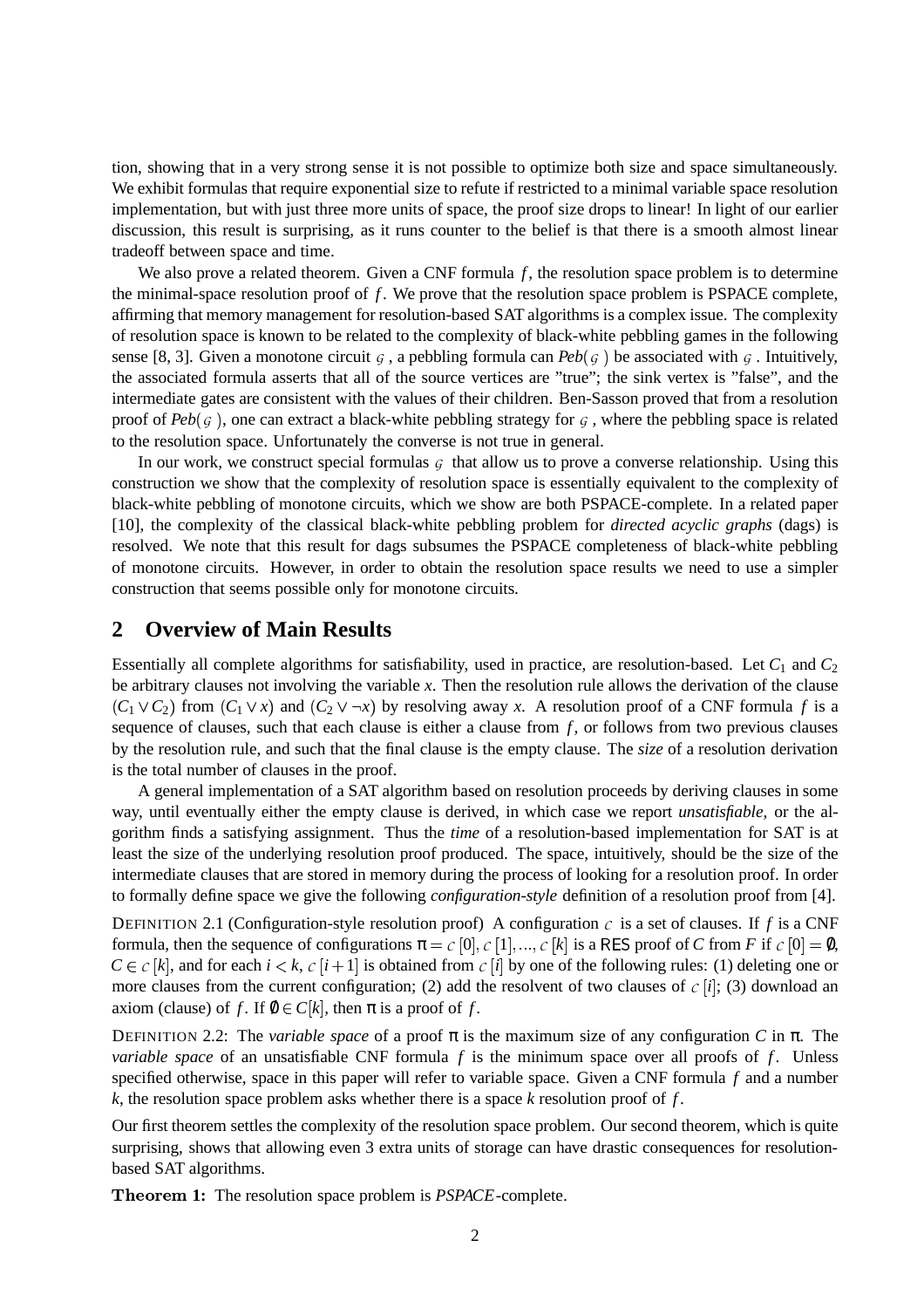**Theorem 2 (Time/Space Tradeoff)** There exist CNF formulas such that any minimal space proof of these formulas requires exponential size, but that can be refuted in linear size, with 3 more units of space.

Both of these results are fundamentally tied to generalized black-white pebbling:

DEFINITION 2.3 (Pebbling games on monotone circuits) Let  $G$  be an unbounded-fanin monotone circuit over AND/OR gates, with one distinguished output gate, *s*. A generalized black-white pebbling strategy for  $G$  is a sequence of pebbling moves. Initially the graph contains no pebbles. At any point a black pebble can be removed from, or a white pebble can be placed on, any node. Further, black pebbles can always be place on and white pebbles can always be removed from source nodes. The goal is to end with a single black pebble on *s* and no other pebbles on the graph. The rules for pebbling AND/OR nodes are as follows.

1) For any AND-node *v*, if all of *v*'s predecessors have pebbles on them, then a black pebble can be placed on *v*, or a black pebble can be slid from a predecessor *u* to *v*. For any AND-node *v* with a white pebble on it, the pebble can be slid to a predecessor *u* if all other predecessors are pebbled, or the white pebble can be removed if all predecessors are pebbled.

2) For any OR-node *v*, if at least 1 of a *v*'s predecessors is pebbled, then *v* can be black pebbled, or a black pebble can be slid from a predecessor  $u$  to  $v$ . For any OR-node  $v$  with a white pebble on it, the white pebble can be slid from *v* to any predecessor *u* of *v*, or the white pebble can be removed if *u* is pebbled.

Given  $G$  with target node  $s$  and a number  $k$ , the generalized black-white pebbling problem asks whether there is a pebbling strategy for *s* which uses at most *k* pebbles. In order to prove Theorem 1, we will start by proving that generalized black-white pebbling is PSPACE complete, and see how to modify the proof in order to obtain a proof of Theorem 1.

In order to prove the PSPACE completeness of generalized black-white pebbling, we reduce from QSAT. Start with a QBF formula  $\psi$ . From  $\psi$ , we create a graph G with the property that  $\psi$  is QSAT if and only if  $G$  has a  $3n + 1$  black-white pebbling strategy. Our construction is similar to [9], where they create a graph from a QBF formula with the property that the formula is QSAT if and only if the graph has a small all-black pebbling strategy. The general idea is to give a small black pebbling of the graph whenever the formula is QSAT, where the pebbling corresponds to the natural (exponential-time but small space) procedure that verifies that  $\psi$  is QSAT.

Unfortunately, the graphs used in all earlier constructions are easy to pebble with white pebbles even if the original formula is not QSAT. Thus, we need to alter the graphs in order to impose extra structure soas to prohibit white pebbles from being useful. The idea will be to carefully add extra edges and widgets to the graph so that there will never be any extra "slack"—that is, at almost all times, the number of black pebbles on the graph is at full capacity in order to carry out the upper bound, thereby rendering white pebbles useless if we do not want to exceed our capacity. This will allow us to argue in the lower bound, that no pebbling strategy using only  $3n + 1$  pebbles can do anything other than the upper bound strategy, even with white pebbles available. Our argument is based on local indegree properties of the graph.

Our reduction and proof will possess two crucial properties. (1) First, the optimal black-white pebbling strategy for G will be equal to the optimal black pebbling strategy for G. That is, our graph G will have the important property that white pebbles will not help at all. (2) Secondly, if  $\psi$  is QSAT, then any optimal strategy using  $3n + 1$  pebbles will require exponential time in the number of universal quantifiers. But if we let the strategy use just 3 more pebbles, then the graph  $G$  can be pebbled in linear time, whether or not  $\Psi$  is QSAT. This result forms the building block for our more complicated results for resolution.

With the above ideas in mind, we will now try to prove the PSPACE completeness of resolution (Theorem 1). Once again we will reduce from QSAT. Start with a QBF formula  $\psi$ , and create the graph  $G$  as above. Now from  $\mathfrak{g}$ , we define an associated "pebbling formula",  $Peb(\mathfrak{g})$ , defined below.

DEFINITION 2.4: (Pebbling formulas)[3] Let  $\varsigma$  be a monotone circuit.  $Peb(\varsigma)$  is a set of clauses, with one variable  $v_i$  for each vertex in  $G_i$ , and containing the following (Horn) clauses: (1) For each source vertex *v*, we have the clause (*v*); (2) For each AND vertex *v* with predecessors  $u_1, \ldots, u_l$ , we have the clauses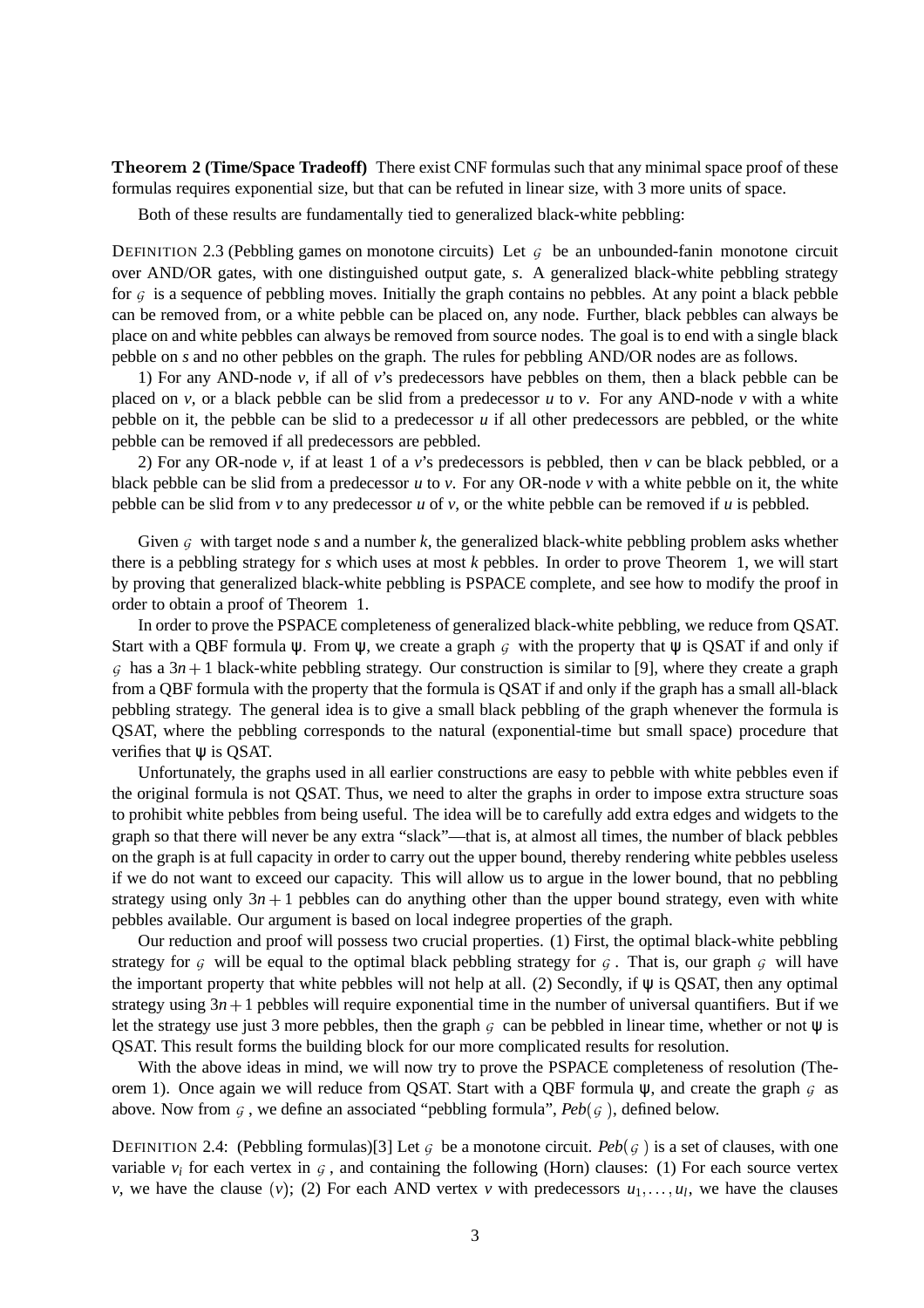$(\neg u_1 \lor \neg u_2 \lor \dots \lor u_l \lor v)$ ; (3) Finally for each OR vertex *v* and each predecessor *u* of *v*, we have the clause  $(\neg u \lor v)$ . By a resolution proof of *Peb*( $\varsigma$ ), we mean a resolution derivation of the clause (s) from *Peb*( $\varsigma$ ).

As mentioned earlier, [3] showed that from a resolution proof of  $Peb(\mathfrak{g})$ , we can extract a black-white pebbling strategy for  $G$ , where the pebbling space is related to resolution space. Unfortunately, the converse does not hold because of the white pebbles; it is not hard to see that from a *pure* black pebbling strategy for  $G$ , we do obtain a corresponding space-preserving resolution proof. Now intuitively, since white pebbles do not help for our graphs  $G$ , by special property (1) of our reduction, the converse relationship should for our special graphs, even with the addition of white pebbles.

This is the high-level idea behind the argument. However, significant technical difficulties arise when carrying out the proof. The problem comes from the fact that in order to mimic the black pebbling strategy, the axioms need to be downloaded, and this download uses more space (in the resolution simulation) than was needed in the pebbling. This "slack space" causes difficulties in proving the lower bound, since we need to argue that the lower bound still holds even with this extra slack space. This is tricky because it is exactly slack space that allows white pebbles to sneak in and gain advantage over all-black pebbling strategies.

To solve this problem, we further modify  $G$  to obtain  $G_{RES}$ .  $G_{RES}$  is similar to  $G$  but has even more structure which serves to "fill up" the slack space. Even with this modification, our argument is substantially more complicated than before. We again argue that at each step, the only way for the resolution proof to proceed is to follow the pebbling strategy–however now we will need to use a global graph-theoretic argument, whereas before we essentially argued locally. Our main theorem thus shows that the QBF formula  $\psi$  is QSAT if and only if  $Peb(g_{RES})$  has a space  $6n+3$  resolution derivation. Moreover, the above two special properties continue to hold in this context. In particular, our reduction satisfies (2'): If  $\psi$  is QSAT, then any space  $6n + 3$  resolution proof of  $Peb(g_{\text{RES}})$  requires exponential size. However, with  $6n + 6$  space, for any  $\psi$ , the associated formula  $Peb(g_{RES})$  has a linear-space proof.

Once equipped with Theorem 1 and special property (2'), the proof of Theorem 2 is easy. Start with any totally universally quantified QBF formula  $\psi = \forall x_1 \dots \forall x_n F$ , which is QSAT, and corresponding graph  $G_{RES}$ . Since  $\psi$  is QSAT, by the properties of our reduction,  $Peb(g_{RES})$  has a resolution proof of space  $6n+3$ which requires exponential size, but there are linear size proofs using  $6n + 6$  space.

## **3 The Reductions**

**QSAT to Circuit**  $G$ . To show that the generalized black-white pebbling game is PSPACE-complete, we reduce from QSAT. Given a QBF  $\psi$ , we produce a monotone circuit  $\varsigma$  whose target node s can be blackwhite pebbled using at most  $3n + 1$  pebbles if and only if  $\psi$  is QSAT. Our monotone circuit is composed of three types of widgets: universal widgets, existential widgets, and clause widgets. The construction of the quantifier widgets relies on a subwidget we call an *i*-slide, which is designed to severely restrict the player's pebbling strategies. Once the bottom nodes of an *i*-slide are all black-pebbled, an *i*-slide strategy, where the bottom pebbles are slid up to the top nodes in the appropriate order, is the only (frugal) way to black-pebble the top nodes without using more than *i* pebbles. An example of a 4-slide is given in Figure 1.

DEFINITION 3.1: An *i*-slide is a pair of sets  $(V, U)$  together with a set of edges that satisfy the following properties. *V* is a set of *i* nodes  $v^1, v^2, \dots, v^i$  and *U* is a set of *i* nodes  $u^1, u^2, \dots, u^i$ . The edges are as follows. (1)  $v^j$  is the predecessor of all nodes  $v^k$  such that  $k > j$ ; (2)  $u^j$  is the predecessor of all nodes  $u^k$  such that  $k > j$ ; (3)  $u^j$  is the predecessor of all nodes  $v^k$  such that  $k \leq j$ ; (4)  $u^j$  has at least  $i - j + 1$  predecessors from outside of *V* or *U*.

We can now describe our reduction which, given  $\psi = Q_n x_n \dots Q_1 x_1 F$  with *m* clauses over *n* variables, outputs  $G$ . As in [9], each universally quantified variable is associated with a universal widget and each existentially quantified variable is associated with an existential widget. Each clause of ψ is also associated with a clause widget. These descriptions are meant to be read with the accompaniment of Figures 1, 2, 3, and 4.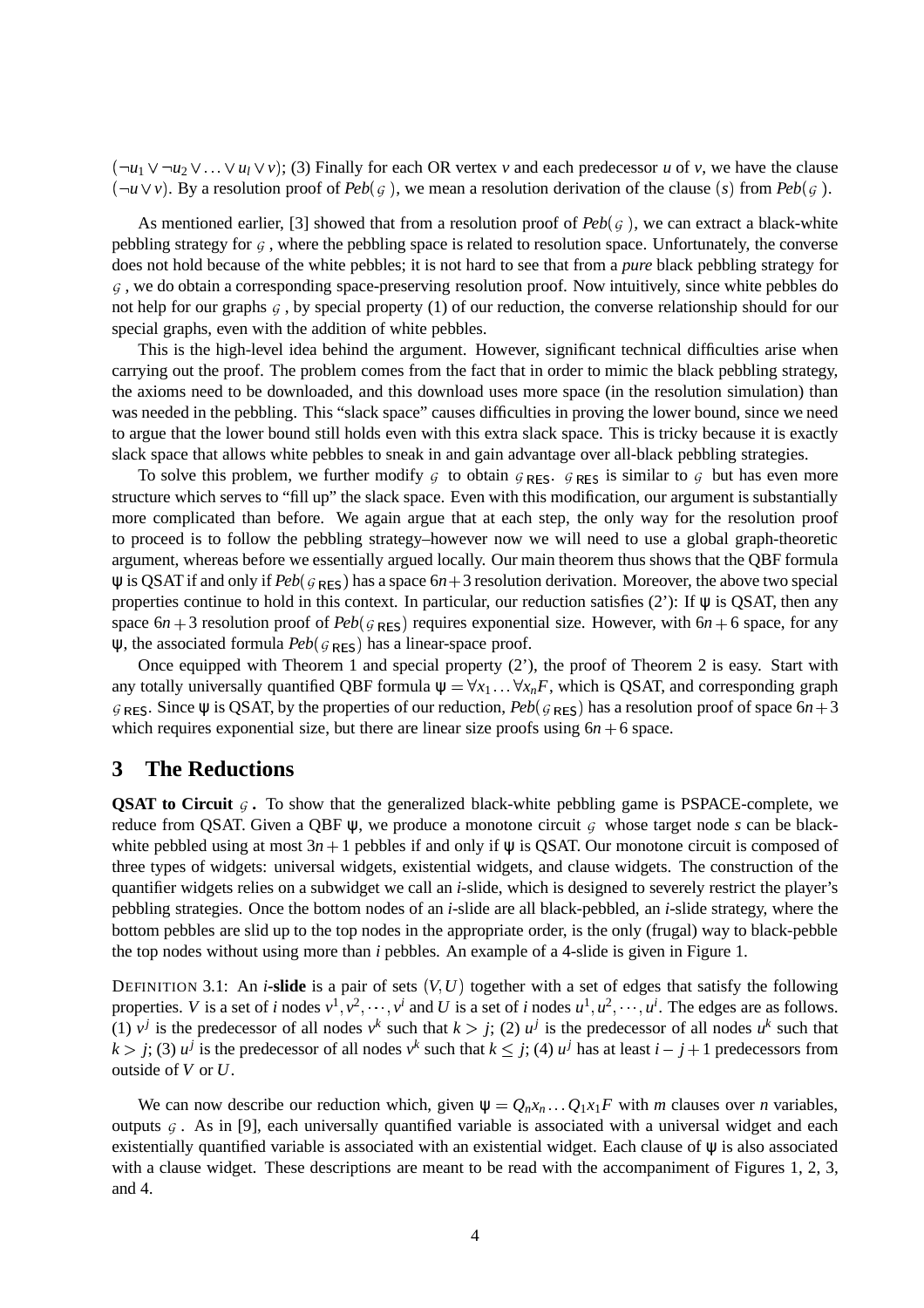The universal widget is depicted in Figure 3. For every *i*,  $1 \le i \le n$ , if widget *i* is a universal widget, it is composed of 4 groups of nodes,  $\{\bar{x}_i, \bar{x}'_i, d_i, x_i, x'_i\}$ ,  $G_{i-1} = \{g_{i-1}^1, \dots, g_{i-1}^{3i-2}\}$ ,  $\{a_i, b_i\}$ , and  $G_i = \{g_i^1, \dots, g_i^{3i+1}\}$ . These are connected as follows.  $x_i'$  has  $3i + 1$  source nodes  $y_{x_i}^1$  through  $y_{x_i}^{3i+1}$  as predecessors,  $d_i$  has  $3i$  source nodes  $y_{d_i}^1$  through  $y_{d_i}^{3i}$  as predecessors, and  $\bar{x}_i$  has  $3i-1$  source nodes  $y_{\bar{x}_i}^1$  through  $y_{\bar{x}_i}^{3i-1}$  as predecessors. The sole predecessor of  $x_i$  is  $x'_i$  and the sole predecessor of  $\bar{x}_i$  is  $\bar{x}'_i$ . The subgraph  $(\{g_i^1, \ldots, g_i^{3i-2}\}, G_{i-1})$  forms an  $3i - 2$  slide. The node  $b_i$  is a successor of every node in  $G_{i-1}$ , and the node  $a_i$  is a successor of every node in  $G_{i-1} \cup \{b_i\}$ . Finally,  $\bar{x}_i^j$  is a predecessor of every node in  $\{g_i^1, \ldots, g_i^{3i-1}\}$ ,  $\bar{x}_i$  is a predecessor of  $b_i$ ,  $d_i$  is a predecessor of both nodes in  $\{b_i, a_i\}$ ,  $x_i$  is also a predecessor of both nodes in  $\{b_i, a_i\}$ ,  $x_i$  is a predecessor of every node in  $\{g_i^1, \ldots, g_i^{3i}\}$ , and  $a_i$  is a predecessor of every node in  $\{g_i^1, \ldots, g_i^{3i+1}\}$ . There will be a correspondence between pebbles being placed on  $x'_i$ ,  $d_i$ , and  $\bar{x}_i$  and an assignment of False to variable  $x_i$ , and a correspondence between pebbles being placed on  $x_i$ ,  $a_i$ , and  $\bar{x}_i^t$  and an assignment of True to variable  $x_i$ .

The existential widget is depicted in Figure 4. For every *i*,  $1 \le i \le n$ , if widget *i* is an existential widget, it is composed of 4 groups of nodes,  $\{\bar{x}_i, \bar{x}_i, d_i, x_i, x_i'\}$ ,  $G_{i-1} = \{g_{i-1}^1, \dots, g_{i-1}^{3i-2}\}$ ,  $\{f_i, e_i, c_i\}$ , and  $G_i = \{g_i^1, \ldots, g_i^{3i+1}\}\$ . As in the universal widget,  $x_i^j$  has  $3i+1$  source nodes  $y_{x_i}^1$  through  $y_{x_i}^{3i+1}$  as predecessors,  $d_i$  has 3*i* source nodes  $y_{d_i}^1$  through  $y_{d_i}^{3i}$  as predecessors, and  $\vec{x}_i$  has  $3i-1$  source nodes  $y_{\vec{x}_i}^1$  through  $y_{\bar{x}_i}^{3i-1}$  as predecessors. The sole predecessor of  $x_i$  is  $x_i'$  and the sole predecessor of  $\bar{x}_i$  is  $\bar{x}_i'$ . The subgraph  $(\{g_i^1, \ldots, g_i^{3i-3}\}, \{g_{i-1}^1, \ldots, g_{i-1}^{3i-3}\})$  forms a  $3i-3$  slide. The node  $e_i$  is a successor to every node in  $G_{i-1}$ , as is  $f_i$ . Also,  $c_i$  is an OR-node which is the only successor of  $e_i$  and  $f_i$ . And every node in  $\{g_i^1, \ldots, g_i^{3i-2}\}\$ is a successor of  $c_i$ . Finally,  $\bar{x}_i^j$  is a predecessor of  $e_i$ ,  $\bar{x}_i$  is a predecessor of  $f_i$  as well as every node in  $\{g_i^1, \ldots, g_i^{3i-1}\}\$ ,  $d_i$  is a predecessor of every node in  $\{g_i^1, \ldots, g_i^{3i}\}\$ ,  $x_i^j$  is a predecessor of  $f_i$ , and  $x_i$  is a predecessor of *e<sup>i</sup>* as well as every node in *G<sup>i</sup>* . There will be a correspondence between pebbles being placed on  $x_i^j$ ,  $d_i$ , and  $\bar{x}_i$  and an assignment of False to variable  $x_i$ , and a correspondence between pebbles being placed on  $x_i$ ,  $d_i$ , and  $\bar{x}_i^j$  and an assignment of True to variable  $x_i$ .

For every *i*,  $i \geq 1$ ,  $G_i$  is common to widgets *i* and  $i+1$ . Also, every member of  $G_n$  is a predecessor of the target node *s*. Each clause widget contains 8 nodes. Consider the clause widget for clause *C<sup>j</sup>* . It contains an OR-node  $z_j$  which has 7 predecessors,  $p_j^{abc}$ ,  $abc \in \{0,1\}^3 - \{000\}$ , each with indegree 7. The superscript *abc* indicates one of the "true" settings to the literals underlying the clause. Recall that for each variable  $x_i$  of *F*, there is a group of four associated nodes:  $x_i$ ,  $x'_i$ ,  $\bar{x}_i$ , and  $\bar{x}'_i$ , which are used to encode whether  $x_i$ is true or false. The three groups of nodes corresponding to the variables in  $C_j$  will be inputs to the  $p_j^{abc}$ nodes. Figure 1 shows an example of widget for a clause  $(x_1 \vee x_2 \vee x_3)$ . The 7<sup>th</sup> predecessor of each  $p_j^{abc}$  is  $z_{j-1}$ . Node  $z_0$  is a special source node and is a predecessor of each  $p_1^{abc}$ . Finally, the last clause widget is connected to the quantifier widgets via the only node of  $G_0$ ,  $g_0^1$ , which is the same node as  $z_m$ .

**Construction of**  $G_{RES}$ . The graph  $G_{RES}$  is constructed almost exactly like  $G$  except for the following changes. For every *i*,  $1 \le i \le n$ ,  $x_i^j$  has  $6i + 1$  source nodes  $y_{x_i}^1$  through  $y_{x_i}^{6i+1}$  as predecessors,  $d_i$  has  $6i - 1$ source nodes  $y_{d_i}^1$  through  $y_{d_i}^{6i-1}$  as predecessors, and  $\bar{x}_i'$  has  $6i-3$  source nodes  $y_{\bar{x}_i}^1$  through  $y_{\bar{x}_i}^{6i-3}$  as predecessors. There is also a target node *s* which has all  $3n + 1$  nodes of  $G_n$  as predecessors.

We also add new **slack** nodes, each of which is an OR-node, as predecessors to almost every node in the graph. For all *i*,  $1 \le i \le n$ , every node *v* of  $G_i \cup \{x'_i, \bar{x}'_i, d_i\}$  has  $3(n-i)$  additional OR-nodes as predecessors,  $O(v, x_j)$ ,  $O(v, \bar{x}_j)$ , and  $O(v, d_j)$  for each  $i < j \le n$ .  $O(v, x_j)$  has  $x_j$  and  $x'_j$  as its sole predecessors,  $O(v, \bar{x}_k)$  has  $\bar{x}_j$  and  $\bar{x}'_j$  as its sole predecessors, and  $O(v, d_j)$  has  $d_j$  and  $a_j$  as its sole predecessors if widget *j* is universal, and has  $d_i$  as its sole predecessor if widget *j* is existential. For all *i*,  $1 \le i \le n$ , if widget *i* is universal, every node v of  $\{b_i, a_i\}$  also has  $3(n-i)$  addition OR-nodes as predecessors,  $O(v, x_j)$ ,  $O(v, \bar{x}_j)$ , and  $O(v, d_j)$  for each  $i < j \le n$ , which are set up the same way as those for  $G_i$ . For all  $i, 1 \le i \le n$ , if widget *i* is existential, every node v of  $\{e_i, f_i\}$  also has  $3(n-i)$  addition OR-nodes as predecessors,  $O(v, x_j)$ ,  $O(v, \bar{x}_j)$ , and  $O(v, d_j)$ for each  $i < j \leq n$ , which are set up the same way as those for  $G_i$ .

Finally, for every  $j, 1 \le j \le m$ , and every  $abc \in \{0,1\}^3 - \{000\}$ ,  $p_j^{abc}$  has  $3n - 6$  additional OR-nodes as predecessors. For each variable *x* which does not appear in clause *j*, we include the nodes  $O(p_j^{abc}, x)$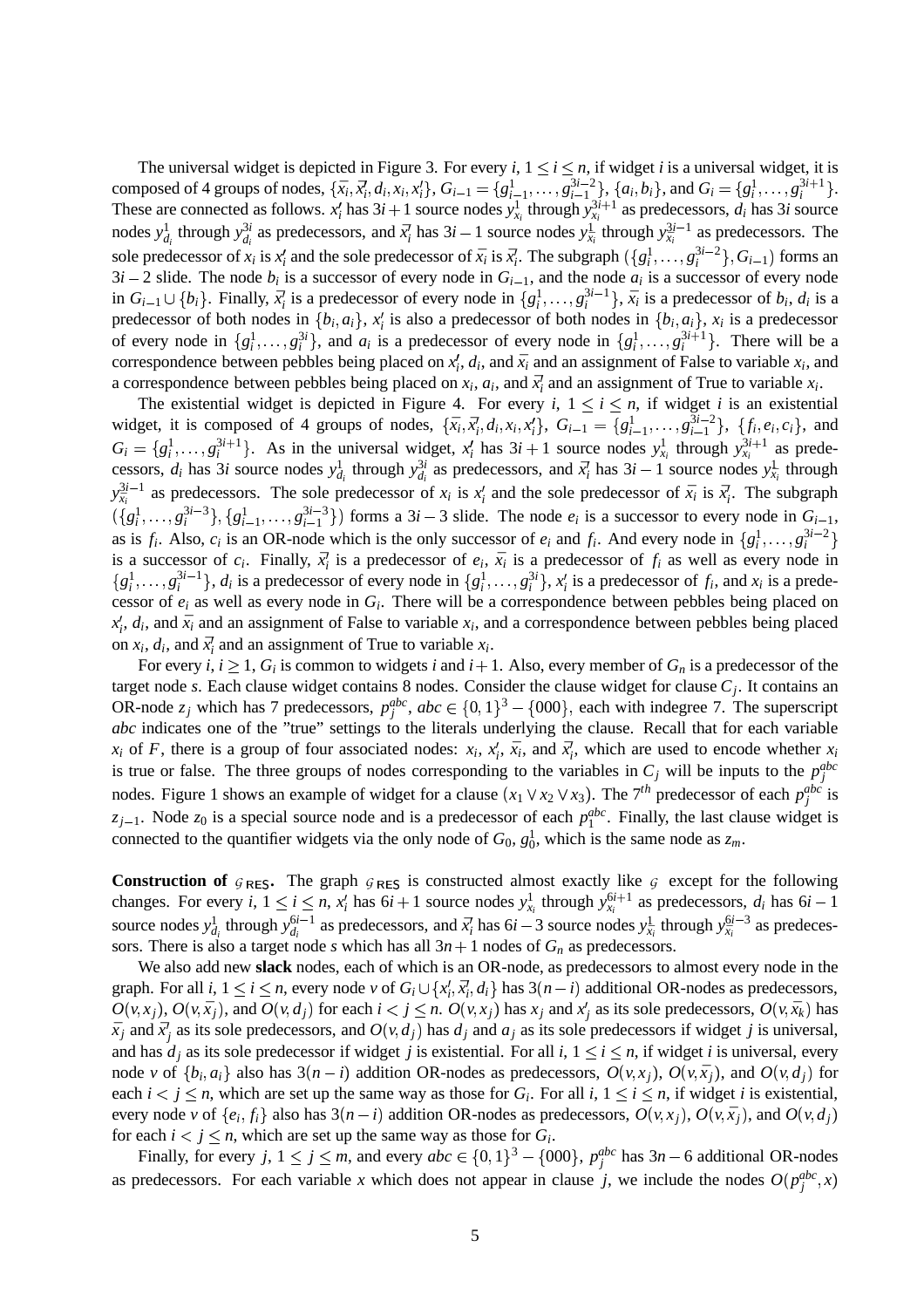and  $O(p_j^{abc}, \bar{x})$ . And for every *i*,  $1 \le i \le n$ , we include the node  $O(p_j^{abc}, d_i)$ . Each of these is set up with predecessors in the same way as the other OR-nodes which were just described.

#### **4 Upper Bounds**

**Lemma 3:** If  $\psi$  is QSAT, then the target node *s* of  $\varsigma$  can be pebbled with  $3n + 1$  pebbles.

DEFINITION 4.1: Let the set of all truth assignments over variables  $x_{i+1}, \ldots, x_n$  be denoted by  $A_i$ . Thus each  $\alpha_i$  in  $A_i$  is a partial assignment that sets the outermost  $n-i$  variables of  $Q_n x_n \dots Q_1 x_1 F$ . For any assignment to  $\alpha_i$ , define  $B_{\alpha_i}$  to be the pebbling configuration of  $\beta$  consisting of black pebbles on the following nodes: For each universally quantified variable  $x_j$ ,  $j \ge i+1$  if  $\alpha_i(x_j) = 0$ , then  $x'_j \in B_{\alpha_i}$ ,  $d_j \in B_{\alpha_i}$ , and  $(\bar{x}_j, \bar{x}'_j) \in B_{\alpha_i}$ . Otherwise, if  $\alpha_i(x_j) = 1$ , then  $\bar{x}_j' \in B_{\alpha_i}$ ,  $a_j \in B_{\alpha_i}$  and  $(x_j, x'_j) \in B_{\alpha_i}$ . The pebbling configurations for any existentially quantified variable  $x_j$ ,  $j \geq i+1$  are defined almost identically except that if  $\alpha_i(x_j) = 1$ , then  $\overline{x}'_j \in B_{\alpha_i}, d_j \in B_{\alpha_i}$  and  $(x_j, x'_j) \in B_{\alpha_i}$ .

DEFINITION 4.2 (*Black clamping interval*) Let  $t_0 \le t_j \le t_k \le t_{end}$ . Let *S* be a set of nodes. We say that  $S \in [t_a, t_b]$  if all nodes from *S* must be black pebbled during every configuration from time  $t_a$  through time  $t_b$ . We say that  $(u, v) \in [t_a, t_b]$  if either *u* or *v* is black pebbled during every configuration from time  $t_a$  to time  $t_b$ .

Lemma 3 follows from the following more general lemma by setting  $i = n$ .

**Lemma 4:** For all *i*,  $\alpha_i \in A_i$ , suppose the graph  $\varsigma$  is initially in configuration  $B_{\alpha_i}$ . If  $\psi$  is QSAT, then we can black pebble *G<sub>i</sub>* at some time  $t > 1$  using  $3n + 1$  pebbles, while keeping  $B_{\alpha_i}$  clamped (i.e.,  $B_{\alpha_i} \in [1, t]$ .)

**Proof:** The proof is by induction on *i* from 0 to *n*. The base case is when  $i = 0$ . Let  $\alpha_0$  be any assignment in  $A_0$ . Suppose that  $Q_n x_n \cdots Q_1 x_1 F|_{\alpha_0}$  is QSAT. Then clearly  $F|_{\alpha_0} = 1$ , so some literal in every clause must be set to true. This implies that for each  $z_j$ ,  $1 \le j \le m$ , all the predecessors except  $z_{j-1}$  of some  $p_j^{abc}$  are all black pebbled in  $C_{\alpha_0}$ . We can therefore black pebble *G*<sub>0</sub> as follows. Place a black pebble on the source node  $z_0$ . This pebbles the final unpebbled predecessor of some  $p_1^{abc}$ . We can therefore slide the black pebble from  $z_0$  to  $p_1^{abc}$  and then to  $z_1$ . This allows us to pebble  $z_2$  in the same way. Inductively, it is clear that we can slide the black pebble all the way to  $z_m$  which is  $g_0^1$ . Note that this strategy uses only black pebbles. We now prove the induction step in which we will show that if  $\psi|_{\alpha_i}$  is QSAT, then we can black pebble  $G_i = \{g_i^1 \cdots g_i^{3i+1}\}\$  using no more than  $3i+1$  pebbles without moving any pebbles in  $B_{\alpha_i}$ .

**Case 1:**  $Q_i$  is a universal quantifier. In this case, both  $\psi|_{\alpha_i \cup \{x_i\}}$  and  $\psi|_{\alpha_i \cup \{\bar{x}_i\}}$  are QSAT. We begin in configuration  $B_{\alpha_i}$  with  $3i + 1$  free pebbles. Black pebble  $x_i^j$ , followed by  $d_i$ , and then  $\bar{x_i}^j$ . Then move the pebble from  $\bar{x}_i^{\prime}$  to  $\bar{x}_i$ . At this point we have  $3i - 2$  pebbles free and can apply the induction hypothesis to black pebble  $G_{i-1}$ . Then slide the black pebble from  $\bar{x}_i$  to  $b_i$ , then the black pebble from  $d_i$  to  $a_i$ . Remove all pebbles from widget *i* except for the ones on  $a_i$  and  $x'_i$ . Then slide the black pebble from  $x'_i$  to  $x_i$  and black pebble  $\bar{x}_i^j$  again. Now apply the induction hypothesis to simultaneously black pebble  $G_{i-1}$  again. Next, use the *i*-slide strategy to slide all of  $G_{i-1}$ 's pebbles up to  $g_i^1$  to  $g_i^{3i-2}$ . Then slide  $\bar{x}_i^i$ 's black pebble to  $g_i^{3i-1}$ , and then  $x_i$ 's black pebble to  $g_i^{3i}$ . Finally, slide the black pebble from  $a_i$  to  $g_i^{3i+1}$ .

**Case 2:**  $Q_i$  is an existential quantifier. In this case, either  $\psi|_{\alpha_i \cup \{x_i\}}$  or  $\psi|_{\alpha_i \cup \{\bar{x}_i\}}$  is QSAT. As in the universal case, we begin in  $B_{\alpha_i}$  with  $3i + 1$  free pebbles. Black pebble  $x'_i$ , followed by  $d_i$ , and then  $\bar{x}_i'$ . If  $\psi[\alpha_i \cup \{\overline{x_i}\}]$  is QSAT, move the black pebble from  $x_i'$  to  $x_i$ . Then apply the induction hypothesis to black pebble  $G_{i-1}$ . Next, slide the black pebble from  $g_{i-1}^{3i-2}$  to  $e_i$  and then to  $c_i$ . Then move the black pebble from  $\bar{x}_i^j$  to  $\bar{x}_i$ . If  $\psi|_{\alpha_i \cup \{x_i\}}$  is not QSAT and  $\psi|_{\alpha_i \cup \{\bar{x}_i\}}$  is, move the black pebble from  $\bar{x}_i'$  to  $\bar{x}_i$ . Then apply the induction hypothesis to black pebble  $G_{i-1}$ . Next, slide the black pebble from  $g_{i-1}^{3i-2}$  to  $f_i$  and then to  $c_i$ . Then move the black pebble from  $x'_i$  to  $x_i$ . In either case there are now black pebbles on  $g_{i-1}^1$  to  $g_{i-1}^{3i-3}$ ,  $c_i$ ,  $x_i$ ,  $d_i$ , and  $\bar{x}_i$ . Use the *i*-slide strategy to slide all the black pebbles on  $g_{i-1}^1$  through  $g_{i-1}^{3i-3}$  to  $g_i^1$  through  $g_i^{3i-3}$ . Then slide the black pebble from  $c_i$  to  $g_i^{3i-2}$ , followed by the black pebble from  $\bar{x}_i$  to  $g_i^{3i-1}$ , and then the black pebble from *d<sub>i</sub>* to  $g_i^{3i}$ . Finish by sliding the black pebble from  $x_i$  to  $g_i^{3i+1}$ .  $\Box$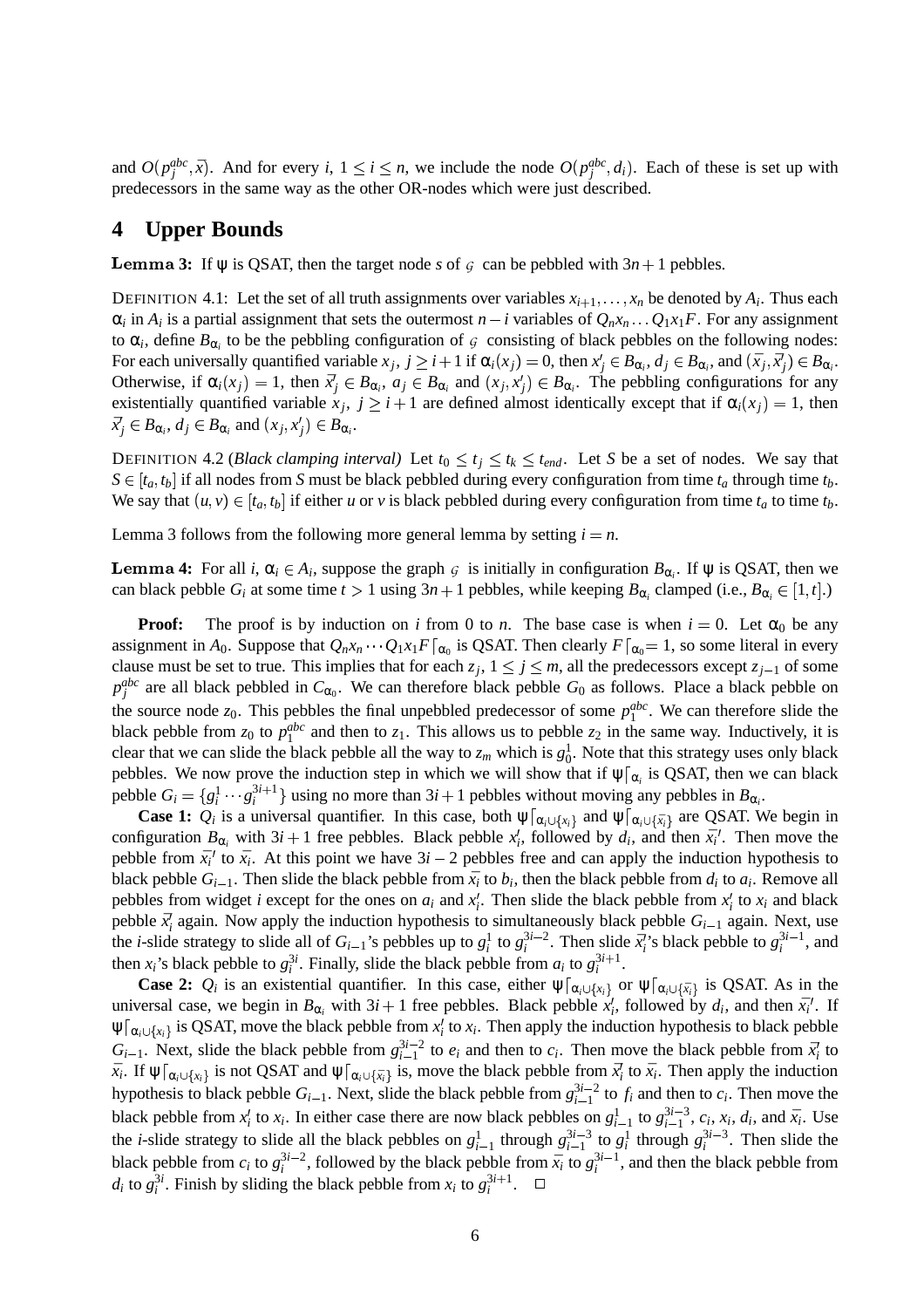**Lemma 5:** There is a black pebbling strategy for  $\epsilon$  which pebbles  $s$  in time  $O(|\epsilon|)$  and uses  $3n + 4$ pebbles, regardless of whether  $\psi$  is QSAT.

**Proof:** Begin by pebbling  $x_i^j$ ,  $d_i$ ,  $\bar{x}_i^j$  from  $i = n$  down to *i*, thereby assigning "double" false to every variable. This uses  $3n$  space. We can now pebble  $G_0$  using only 4 more pebbles. Begin by pebbling the source node  $z_0$ . Then place a pebble on the positive node of one of the literals in clause 1. If this literal is  $\bar{x}_j$ , then we now have black pebbles on  $x'_j$ ,  $d_j$ ,  $\bar{x}_j$ , and  $\bar{x}'_j$ . Do this to each literal of the clause. This uses 3 pebbles so we have  $3n+4$  pebbles on the circuit, equaling the space bound. But one can now pebble  $p_1^{111}$  by sliding the pebble from  $z_0$  to it. Then slide the pebble from  $p_1^{111}$  to  $z_1$ . Pick up the three extra black pebbles which were placed on the positive literals' nodes. At this point there are  $3n + 1$  pebbles on the circuit, 3*n* to assign double false to each variable and a black pebble on *z*1. Continue this process inductively until 3*n* pebbles assign double false to each variable and one pebble is on  $z_m = g_0^1$ .

We must now pebble through each quantifier widget. We can pebble through each existential widget as in Lemma 3. We require an extra pebble for the universal widgets, to avoid black pebbling  $G_{i-1}$  a second time. To do so, put the extra pebble on  $\bar{x}_i$  right after pebbling  $G_{i-1}$  to have black pebbles on  $G_{i-1}$ ,  $d_i$ ,  $x'_i$ , and both  $\bar{x}_i^i$  and  $\bar{x}_i$ . Now pebble  $b_i$  and  $a_i$  sliding pebbles from  $\bar{x}_i$  to  $b_i$  and then  $d_i$  to  $a_i$ . Remove the extra pebble from  $b_i$ . At this point, the maximum number of pebbles used in the widget is  $3n + 2$  right before  $a_i$ was pebbled, and there are black pebbles on every node of  $G_{i-1}$ ,  $\bar{x}_i^l$ ,  $a_i$ , and  $x_i^l$ . Slide the pebble from  $x_i^l$  to  $x_i$ and continue as in Lemma 3. Since we only have to pebble each clause widget and each quantifier widget once, the whole process takes  $O(n+m)$  time and uses no more than  $3n+4$  pebbles.  $\Box$ 

Finally, we prove the pebbling strategies given above for  $G$  can be mimicked in resolution, to give small space resolution derivations for  $Peb(g_{RES})$ .

**Lemma 6:** The *k*-pebble, *t*-time black pebbling strategies of Lemmas 3 & 5 for the target node *s* of  $\varsigma$  ' imply the existence of space  $k + d$  resolution derivations of  $pu(G_n)$  in  $Peb(g_{RES})$  which take time polynomial in *t*, where *d* is the maximum size of any axiom of  $Peb(g_{RES})$ .

**Proof:** We will derive the positive unit clauses for each variable of  $G'$  in the same order as the nodes of  $G$  are black pebbled, and remove positive unit clauses from memory when the corresponding black pebbles are removed. Simulating the slide move requires a little attention. Suppose a black pebble is slid from node *u* to *v* in widget *i*. In this case we want to derive  $pu(v)$  and remove  $pu(u)$  from memory. We first download  $ax(v)$ . This is where we encounter the maximum space. We then resolve the positive unit clauses of *v*'s predecessors with  $ax(v)$  and then remove  $pu(u)$ . Note that whenever a node is first black pebbled, all of its assignment variables are clamped. This means that their positive unit clauses are in our current resolution configuration. So we can follow the removal of  $pu(u)$  by downloading, for each  $j > i$ , the appropriate axiom for each variable  $O(v, x_j)$ ,  $O(v, d_j)$ ,  $O(v, \bar{x}_j)$  and resolve each with the corresponding positive unit clause, and then resolve the result with  $ax(v)$ . This will yield  $pu(v)$ , and we will once again be in a state in which the resolution configuration corresponds to the black pebbling configuration.  $\Box$ 

#### **5 Lower Bounds**

In this section we will prove the following theorem, which shows that generalized black-white pebbling is PSPACE complete. We present this result first since it is simpler, and forms the basis for the analogous result for resolution (Theorem 10). The proof of Theorem 10 follows.

**Theorem 7:** Let  $\psi$  be a QBF, and let G be the corresponding monotone circuit. If G has a  $3n+1$  pebbling, then  $\psi$  is QSAT, and any pebbling strategy using  $3n + 1$  pebbles requires  $\Omega(2^k)$  steps, where *k* is the number of universal quantifiers in ψ.

The above theorem follows from the following more general theorem.

**8:** For all  $\alpha_i \in A_i$ , if there exists times  $t^i$ ,  $t^{\prime\prime}$  such that  $B_{\alpha_i} \subseteq [t^{\prime}, t^{\prime\prime}]$ , then black pebbling  $G_i$  at  $t''$  from  $B_{\alpha_i}$  using no more than  $3n + 1$  pebbles, requires that  $\psi$  is QSAT and requires  $\Omega(2^k)$  units of time between  $t<sup>i</sup>$  and  $t<sup>ii</sup>$ , where  $k$  is the number of universal quantifiers among the  $i$  inner most quantifiers.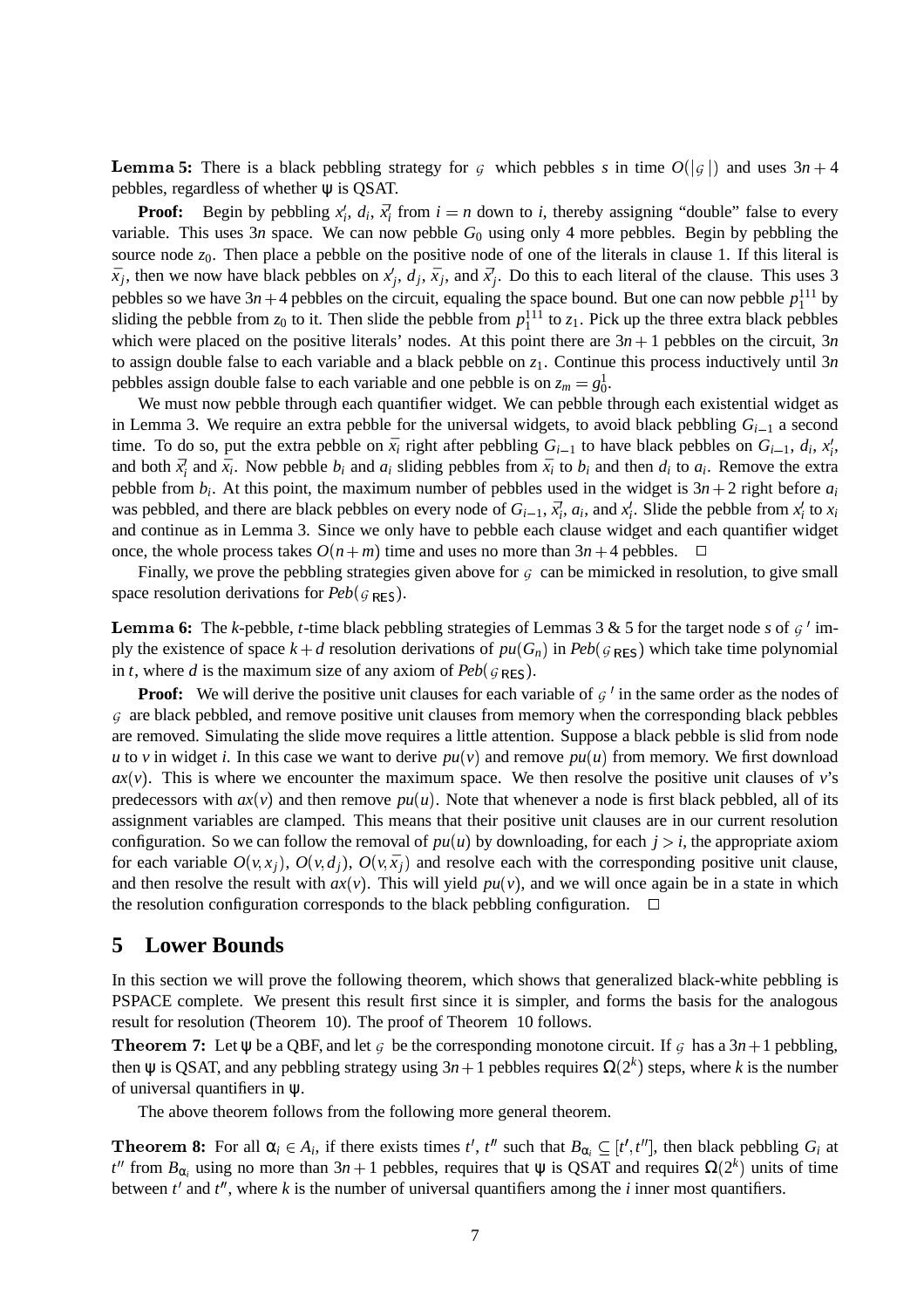The following lemma will be used repeatedly. In particular, it implies that for any *i*-slide  $(V, U)$ , in order to pebble *V* using no more than *i* pebbles, *U* must first be black pebbled at some earlier time.

**Lemma 9:** If a node *v* has *k* predecessors and there are  $3n + 1 - k$  other nodes in  $[t', t'']$  and *v* is not white pebbled at  $t''$ , then  $v$  can be black pebbled at most once and can never be white pebbled between  $t'$  and  $t''$ .

**Proof:** If *v* is white pebbled, then its white pebble can only be discharged once it has contributed toward placing a black pebble beyond it. The existence of this extra black pebble means that there are at most  $k - 1$ free pebbles to pebble all of *v*'s *k* predecessors. So the space bound must be exceeded to discharge the white pebble. The same argument forbids a second black pebbling.

**Proof:** [of Theorem 8] The proof is by induction on *i* from 0 to *n*. The base case is when  $i = 0$ . Let  $\alpha_0$  be any assignment in  $A_0$  and suppose there exist times  $t'$  and  $t''$  such that  $B_{\alpha_0} \subseteq [t', t'']$ . We will show that simultaneously black pebbling  $G_0$  at  $t''$  without ever exceeding  $3n + 1$  pebbles requires that  $\psi$  is QSAT.Suppose for sake of contradiction that  $\psi|_{\alpha_0}$  is not QSAT. In order to black pebble  $G_0$  using 1 pebble, we can clearly never use a white pebble, since by frugality we will have to place a black beyond it while it is still on the circuit, which will require at least 2 pebbles. Therefore, it is clear that the black pebble on  $G_0$ must be slid up from  $z_m$ . Also, it is clear that the black pebble must be slid to  $z_m$  from some  $p_m^{abc}$ . Since,  $B_{\alpha_0}$ does not include  $z_{m-1}$ , the black pebble must have been used to pebble  $z_{m-1}$ . Inductively, we can see that the black must slide through each clause widget, and must have first been placed on the circuit at  $z_0$ . But if  $F|_{\alpha_0}$  is not QSAT then there is some clause node  $z_j$  such that some predecessor of each  $p_j^{abc}$ , other than  $z_{j-1}$ , is unpebbled by  $B_{\alpha_0}$ . Then pebbling  $z_j$  will require two pebbles, one on  $z_{j-1}$  and one on the unpebbled predecessor of some  $p_j^{abc}$ . Since we only have 1 pebble at our disposal, this is impossible. For the inductive step, there are two cases. Either the *i th* quantifier is universal or existential.

**Case 1:**  $Q_i$  is a universal quantifier. We will show that in order to black pebble  $G_i$  we must necessarily pass through a number of all-black configurations, including black pebbling  $G_{i-1}$  twice, once with black pebbles on  $x'_i$ ,  $d_i$ , and either  $\bar{x}_i$  or  $\bar{x}'_i$  (the false configuration), and once with black pebbles on  $\bar{x}'_i$ ,  $a_i$ , and either  $x_i$  or  $x'_{n-i+1}$  (the true configuration). We prove this by pointing out 14 important partial configurations *B*<sup>0</sup> to *B*<sup>13</sup>, which occur at times *t*<sup>0</sup> to *t*<sup>13</sup> respectively, where *B*<sup>0</sup> is *B*<sub> $\alpha$ *i*</sub> and *B*<sup>13</sup> has *G<sub>i</sub>* black pebbled.

We appeal to Lemma 9 to conclude that no node in  $G_i \cup \{a_i, b_i, x_i\}$  can be white pebbled and each can only be black pebbled once between  $t_0$  and  $t_{13}$ . Since  $x_i^j$  has  $3i + 1$  source nodes as predecessors, our first action within widget *i* must be to black pebble  $x_i$  and it must stay in place until its successor  $x_i$  is pebbled for the last time. Then a pebble must remain on  $x_i$  until all of its successors are pebbled for the last time, because we can never repebble/discharge  $x_i$  once  $x_i'$  is empty. Let  $t_6$  be the time that  $a_i$  is pebbled and let  $t_{11}$ be the time  $g_i^{3i}$  is pebbled. Then  $x_i' \in [t_1, t_6 - 1]$  and  $(x_i, x_i') \in [t_6, t_{11} - 1]$ .

Our argument now divides into two sections. In order to simultaneously black pebble  $G_i$  we must black pebble  $g_i^{3i+1}$ , which requires that both  $a_i$  and  $\{g_i^1, \ldots, g_i^{3i}\}$  be pebbled. In the first part of the argument we prove that in order to black pebble  $a_i$ ,  $\psi|_{\alpha_i \cup \{\bar{x}_i\}}$  must be QSAT and that  $\Omega(2^k)$  units of time must pass between  $t_0$  and  $t_6$ , where k is the number of universally quantified variables among the inner most  $i - 1$ variables of  $\psi$ . In the second part of the argument, we argue that  $g_i^1, \ldots, g_i^{3i}$  must also be simultaneously black pebbled in order to black pebble  $g_i^{3i+1}$  and that pebbling them without exceeding our bound necessitates that  $\psi[\alpha_i \cup \{x_i\}]$  is QSAT and that  $\Omega(2^k)$  units of time pass between times  $t_6$  and  $t_{13} - 1$ . This will allow us to conclude that black pebbling  $G_i$  requires that  $\psi|_{\alpha_i}$  is QSAT and requires  $\Omega(2^{k'})$  time, where  $k' = k + 1$  is the number of universally quantified variables among the inner most *i* variables of ψ.

Since  $a_i$  can only be black pebbled once and is needed to pebble each node of  $G_i$ ,  $a_i \in [t_6, t_{13} - 1]$ . In order to black pebble  $a_i$  at time  $t_6$  we must pebble  $b_i$  at some time  $t_5$ , before  $t_6$ . Again, we know that  $b_i$ can only be black pebbled once in  $t_0$  to  $t_{13}$ , so  $b_i \in [t_5, t_6 - 1]$ . Also,  $d_i$  is a predecessor of both  $a_i$  and  $b_i$ and must be pebbled at times  $t_5 - 1$  and  $t_6 - 1$ . Since  $x_i$  is in  $[t_1, t_6]$ , by Lemma 9 we can conclude that  $d_i$ cannot be white pebbled and can only be black pebbled once in this interval. Also, since it has in-degree 3*i*, *d*<sub>*i*</sub> must be black pebbled at *t*<sub>2</sub>, immediately after *t*<sub>1</sub> as in Lemma 3, so  $d_i \in [t_2, t_6 - 1]$ . The same argument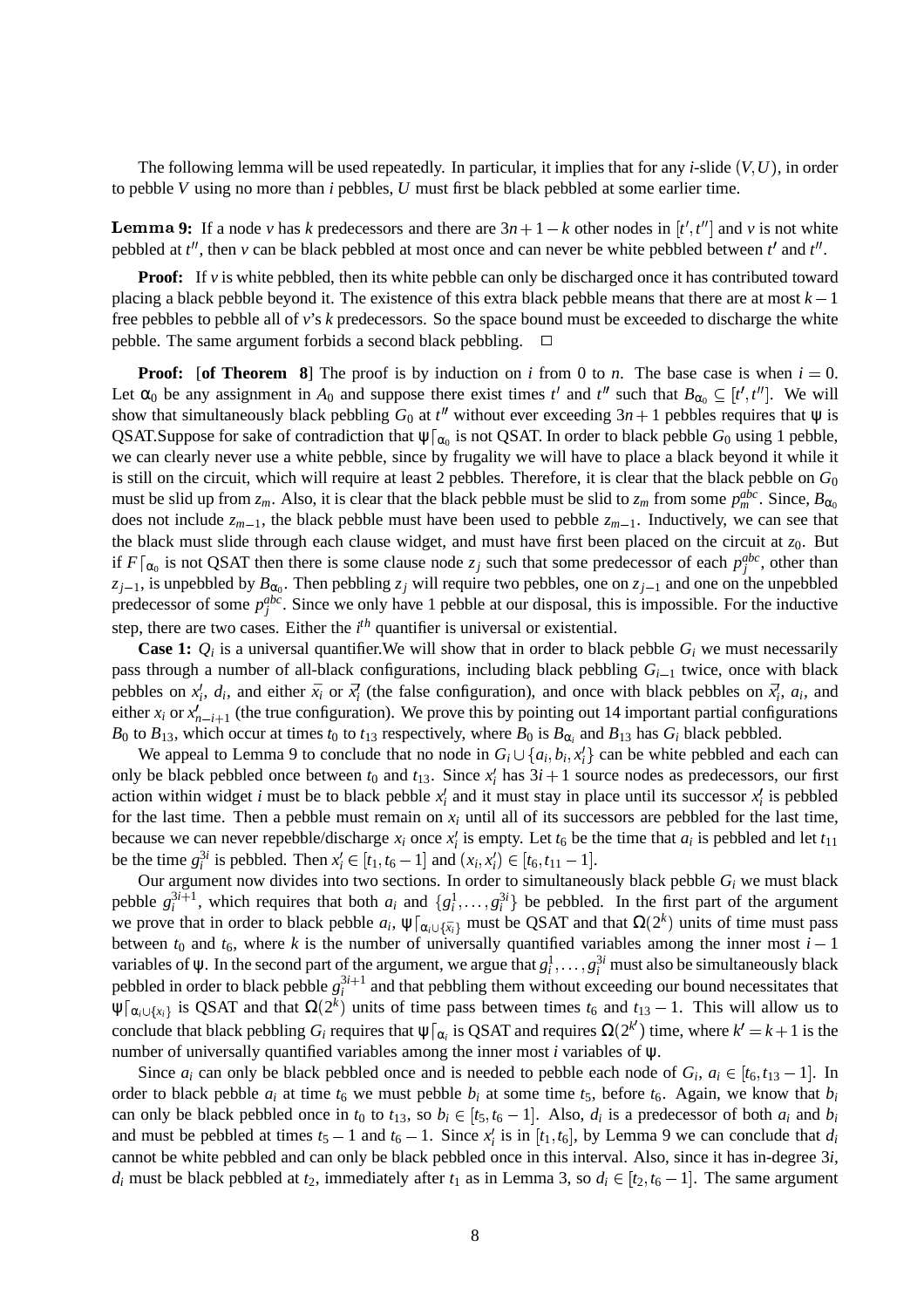can be made to argue that  $(\bar{x}_i, \bar{x}_i') \in [t_3, t_5 - 1]$ , where  $t_3$  is after  $t_2$ . In order to black pebble  $a_i$  or  $b_i$ , we must first pebble  $G_{i-1}$  at some time  $t_4$  before  $t_5$ . This whole time the nodes  $x'_i$ ,  $d_i$ , and  $(\bar{x}_i, \bar{x}'_i)$  are clamped. We can therefore apply Lemma 9 to conclude that  $G_{i-1}$  must be black pebbled at some time  $t_4$  between  $t_3$ and  $t_5$  . We can now apply the induction hypothesis to conclude that black pebbling  $G_{i-1}$  requires  $\psi|_{\alpha_i \cup \{\bar{x}_i\}}$ to be QSAT and black pebbling  $G_{i-1}$  from  $B[t_3]$  requires time  $\Omega(2^k)$ , where k is the number of universally quantified variables among the inner most  $i - 1$  variables of  $\psi$ .

We now proceed with the second phase of the argument. We know that each node in  $G_i$  cannot be white pebbled and can only be black pebbled once. So when we black pebble  $g_i^{3i+1}$  at time  $t_{13}$ , all the rest of  $G_i$ must already be black pebbled. Consider  $g_i^{3i}$ . In order to black pebble it at time  $t_{12}$  before  $t_{13}$ , we must first black pebble  $g_{i-1}^{3i}$  at time  $t_{11}$ . In order to black pebble  $g_{i-1}^{3i}$  at time  $t_{11}$  we must first black pebble  $g_i^1, \ldots, g_i^{3i-2}$ . But we must also pebble  $\bar{x}_i'$ . Note that  $\bar{x}_i'$  must be empty at  $t_6$  since  $a_i$  has  $3i+1$  predecessors, none of which is  $\bar{x}_i'$ . Also,  $\bar{x}_i'$  must be empty again by  $t_{12} - 1$ , since  $g_i^{3i}$  has  $3i + 1$  predecessors, none of which is  $\bar{x}_i'$ . We can therefore apply Lemma 9 to conclude that between  $t_6$  and  $t_{13}$ ,  $\bar{x}'_i$  cannot be white pebbled and can only be black pebbled once. We must therefore repebble  $\vec{x}_i^j$  at some time  $t_7$  after  $t_6$  when  $a_i$  and  $(x_i, x_i^j)$  are clamped and  $\bar{x}_i^j \in [t_7, t_{11} - 1]$ . Since  $\bar{x}_i^j$  is a predecessor of every node in  $g_i^1, \ldots, g_i^{3i-2}$ , these nodes can only be black pebbled at some time  $t_{10}$ , with  $g_i^1$  being pebbled first at  $t_9$ , after  $t_7$ . Every node of  $G_{i-1}$  is a predecessor of  $g_i^1$ . Since the three nodes  $\{\vec{x}_i, a_i, (x_i, x_i')\} \subseteq [t_6, t_{10}]$  we can apply Lemma 9 to conclude that  $G_{i-1}$  must be black pebbled at  $t_8$  between  $t_7$  and  $t_9$ . Since  $\{\bar{x}_i^t, a_i, (x_i, x_i^t)\}\$ is the true assignment for variable  $x_i$  we can apply our induction hypothesis to conclude that  $\psi|_{\alpha_i \cup \{\chi_i\}}$  must be QSAT and black pebbling  $G_{i-1}$  from  $B[t_7]$  requires time  $2^k$ , where *k* is the number of universally quantified variables among the inner most *i* – 1 variables of  $\psi$ .

Thus we have shown that any  $3n + 1$  pebbling must black pebble  $G_{i-1}$  twice between  $t_0$  and  $t_1$ <sub>5</sub>, once implying that  $\psi|_{\alpha_i \cup \{\bar{x}_i\}}$  is QSAT, and once implying that  $\psi|_{\alpha_i \cup \{x_i\}}$  is QSAT. Each time requires  $\Omega(2^k)$  time, where *k* is the number of universally quantified variables among the inner most  $i - 1$  variables of  $\psi$ . Therefore, black pebbling  $G_i$  requires time  $\Omega(2^{k+1})$ , and implies that  $\psi|_{\alpha_i}$  is QSAT.

**Case 2:**  $Q_i$  is an existential quantifier. We prove this by pointing out 12 important partial configurations *B*[*t*<sub>0</sub>] to *B*[*t*<sub>11</sub>], which occur at times *t*<sub>0</sub> to *t*<sub>11</sub> respectively, where *B*[*t*<sub>0</sub>] is *B*<sub> $\alpha_i$ </sub> and *B*[*t*<sub>11</sub>] has *G<sub><i>i*</sub> black pebbled.

By Lemma 9, no node in  $G_i$  can be white pebbled between  $t_0$  and  $t_{11}$ , and each can be black pebbled at most once. Based on which nodes of  $G_i$  are predecessors to others, we can conclude that  $g_i^{3i+1}$  must be black pebbled last, at time  $t_{11}$ ,  $g_i^{3i}$  must be black pebbled before that at time  $t_{10}$ ,  $g_i^{3i-1}$  must be pebbled before that at time  $t_9$ ,  $g_i^{3i-2}$  must be pebbled before that at time  $t_8$ , and  $g_i^{3i-3}$  must be black pebbled at some time  $t_7$ , before  $t_8$ . In order to do this,  $g_i^1$  must be black pebbled at some time  $t_6$ , before  $t_7$ . And since each can only be pebbled once, they are all clamped through  $t_{11}$ .

We now argue that  $x_i$  must be black pebbled at  $t_{11} - 1$ . All of  $g_i^{3i+1}$ 's 3*i* other predecessors are clamped until  $t_{11}$ , so  $g_i^{3i+1}$  must receive its black pebble by sliding it from its single other predecessor  $x_i$ . Furthermore, we can apply Lemma 9 to show that  $x_i$ 's predecessor,  $x_i'$ , cannot be white pebbled and can only be black pebbled once between  $t_0$  and  $t_{11}$ . Since  $x_i^j$  has  $3i + 1$  source nodes as predecessors, our first action within widget *i* must be to black pebble  $x_i'$  and it must stay in place until all of its successors are pebbled for the last time. Then a pebble must remain on  $x_i$  until all of its successors are pebbled for the last time, because we can never repebble/discharge  $x_i$  once  $x'_i$  is empty. So  $(x_i, x'_i) \in [t_1, t_{11} - 1]$ .

Once we know that at least one node of  $x_i$  and  $x'_i$  is pebbled throughout the time period, we can use a similar argument to show that  $d_i \in [t_2, t_{10} - 1]$ , where  $t_2$  comes after  $t_1$ , and then, once at least two nodes are clamped  $(\bar{x}_i, \bar{x}_i') \in [t_3, t_9 - 1]$ , where  $t_3$  comes after  $t_2$ . Also, by Lemma 9, neither  $e_i$  nor  $f_i$  can be white pebbled between  $t_0$  and  $t_{11}$  and each can be black pebbled at most once between  $t_0$  and  $t_{11}$ .

We now consider  $g_i^1$  to  $g_i^{3i-2}$ , which require that the OR-node  $c_i$  is pebbled. We know that  $c_i$  must be black pebbled because  $g_i^{3i-2}$  has in-degree  $3i+1$ , and all of its other predecessors are clamped. Therefore, it must have received its black pebble by sliding it from *c<sup>i</sup>* . So *c<sup>i</sup>* must hold a black pebble at some time *t*5, before  $t_8$ . We can also prove that  $t_5$  occurs before  $t_6$ . We know this because  $g_i^1$  must be black pebbled at  $t_6$ and at  $t_6 - 1$  all  $3i + 1$  of  $g_i^1$ 's predecessors must be black pebbled. This means that the rest of the widget, including  $f_i$  and  $e_i$  must be empty. But we already know that they can only be black pebbled once between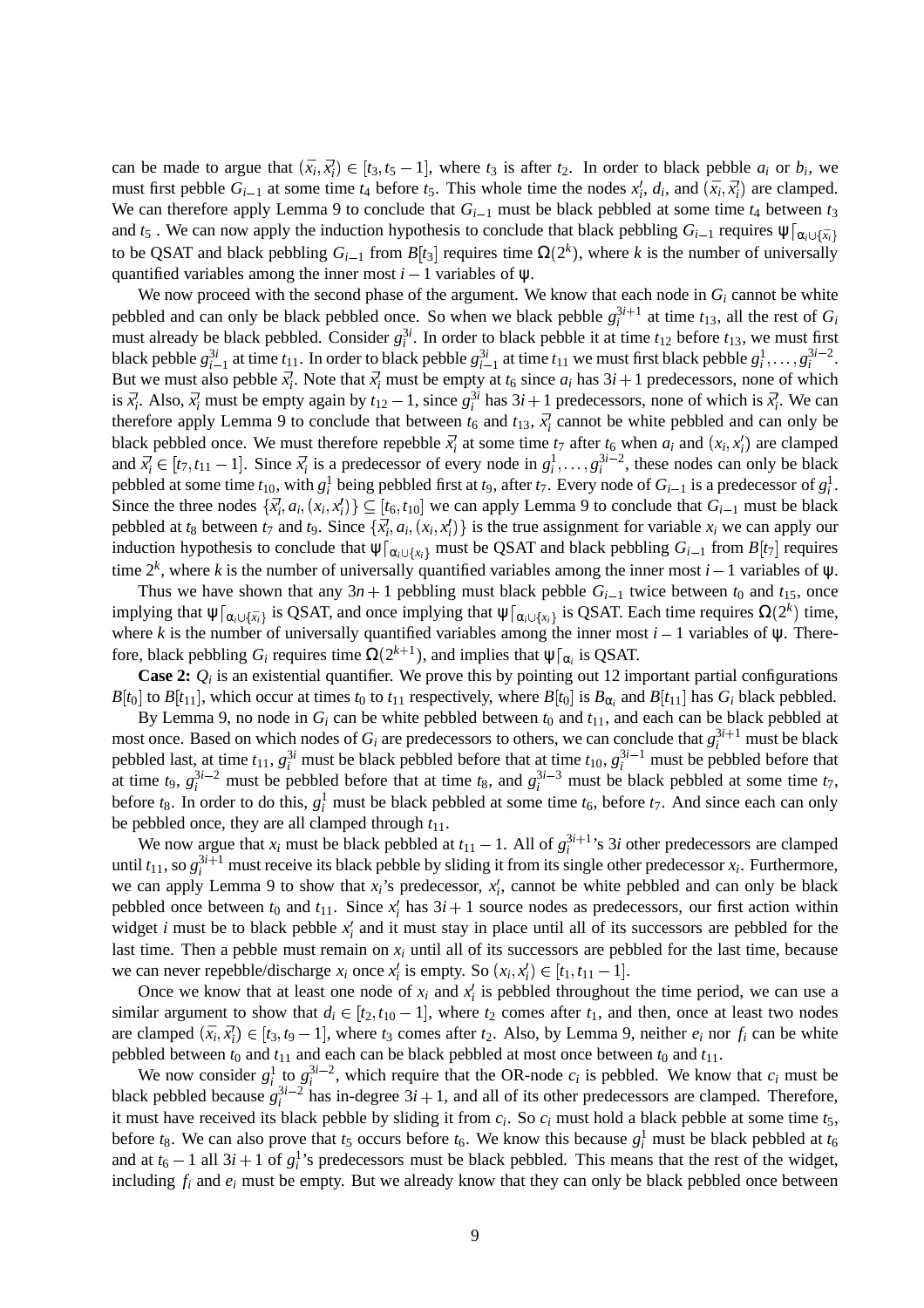$t_0$  and  $t_{11}$  and that had to have occurred at some time  $t_4$ , before  $t_5$ . This means that we cannot repebble  $c_i$ after  $g_i^1$  is pebbled, because it requires either  $e_i$  or  $f_i$  to be pebbled. Therefore,  $c_i \in [t_5, t_8 - 1]$ .

At  $t_4$  either  $e_i$  or  $f_i$  is black pebbled. If  $e_i$  is black pebbled at  $t_4$ , then  $G_{i-1} \cup \{x_i, d_i, \bar{x}_i\}$  must be pebbled at time  $t_4 - 1$ . If  $f_i$  is black pebbled at  $t_4$ , then  $G_{i-1} \cup \{x_i^j, d_i, \bar{x}_i\}$  must be pebbled at time  $t_4 - 1$ . We now want to prove that in either case,  $G_{i-1}$  must be simultaneously black pebbled at  $t_4 - 1$ . To do this, note that widget *i* always contains at least 4 pebbles from  $t_4$  until  $t_{11}$ . This means that after  $t_4$  we cannot black pebble or discharge a white pebble from any node  $G_{i-1}$  since they all have in-degree  $3i - 2$ . This means that  $g_{i-1}^1$  to  $g_{i-1}^{3i-3}$  must all be in  $[t_4-1, t_6]$  since they are needed again to black pebble  $g_i^1$ . This means that the only one of either  $e_i$  or  $f_i$ 's  $3i + 1$  predecessors which is unclamped at  $t_4 - 1$  is  $g_{i-1}^{3i-2}$ . Therefore either  $e_i$  or  $f_i$  must have received its black pebble from  $g_{i-1}^{3i-2}$  via a slide move. The rest of  $G_{i-1}$  must also be black because  $g_{i-1}^1$  to  $g_{i-1}^{3i-3}$  form a 3*i* – 3-slide with  $g_i^1$  to  $g_i^{3i-3}$  when  $3n+1-(3i-3)$  nodes are unclamped between  $t_5$  and  $t_6$ . So by Lemma 9 and the fact that they can never be repebbled between  $t_4$  and  $t_{11}$ ,  $g_{i-1}^1$ to  $g_{i-1}^{3i-3}$  must be simultaneously black pebbled at  $t_4 - 1$ . Therefore, if  $e_i$  is black pebbled at  $t_4$ , then we can apply the induction hypothesis to conclude that  $\psi|_{\alpha_i \cup \{x_i\}}$  is QSAT and that simultaneously black pebbling  $G_{i-1}$  from  $B[t_3]$  required time  $2^k$ , where k is the number of universally quantified variables among the inner most  $i-1$  variables of F. And if  $f_i$  is black pebbled at  $t_4$ , then we can apply the induction hypothesis to conclude that  $\psi|_{\alpha_i \cup \{\bar{x}_i\}}$  is QSAT and simultaneously black pebbling  $G_{i-1}$  from  $B[t_3]$  required time  $2^k$ , where *k* is the number of universally quantified variables among the inner most  $i - 1$  variables of *F*. In either case,  $\psi[\alpha_i]$  is QSAT and simultaneously black pebbling  $G_{i-1}$  from  $B[t_3]$  requires time  $2^k$ , where k is the number of universally quantified variables among the inner most *i* variables of  $\psi$ .  $\Box$ 

**Theorem 10:** Let  $\psi$  be a QBF, and let  $g_{RES}$  be the associated graph. Then if  $pu(s)$  can be derived from *Peb*( $g_{RES}$ ) using no more than  $6n + 3$  space, then  $\psi$  is QSAT, and any  $6n + 3$  space proof requires  $\Omega(2^k)$  $\mathbf{r}$  and  $\mathbf{r}$  and  $\mathbf{r}$  and  $\mathbf{r}$  and  $\mathbf{r}$  and  $\mathbf{r}$  and  $\mathbf{r}$  and  $\mathbf{r}$  and  $\mathbf{r}$  and  $\mathbf{r}$  and  $\mathbf{r}$  and  $\mathbf{r}$  and  $\mathbf{r}$  and  $\mathbf{r}$  and  $\mathbf{r}$  and  $\mathbf{r}$  and  $\mathbf{r}$  and steps, where  $k$  is the number of universally quantified variables in  $\psi$ .

The rest of this section is devoted to the proof of the above theorem. We begin with some definitions.

DEFINITION 5.1: We partition some of the nodes and their associated variables into three sets, **assignment** nodes and variables, **entry point** nodes and variables, and **internal** nodes and variables. We refer to the nodes in  $\bigcup_{i=1}^n \{x_i, x'_i, \bar{x}_i, \bar{x}'_i, a_i, d_i\}$  as assignment nodes, and the associated variables as assignment variables. We refer to the nodes in  $\{g_0^1\} \cup \bigcup_{i=1}^n \{x_i', \bar{x}_i', d_i\}$  as entry point nodes, and the associated variables as entry point variables. For universal widgets, we refer to  $\bigcup_{i=1}^{n} (G_i \cup \{a_i, b_i\})$  as internal nodes, and the associated variables are internal variables. And for existential widgets, we refer to  $\bigcup_{i=1}^n (G_i \cup \{e_i, f_i\})$  as internal nodes. The target node  $s$  is also an internal node of  $\varsigma$ .

Each entry point node *v* has a dual,  $dual(v)$ , where  $dual(g_0^1) = g_0^1$ , and for each *i*,  $1 \le i \le n$ ,  $dual(\vec{x_i}) = \bar{x_i}$ , and  $dual(x_i') = x_i$ . If widget *i* is universal, then  $dual(d_i) = a_i$  and if it is existential then  $dual(d_i) = d_i$ . The initial clause of  $Peb(g)$  containing *x* positively is called  $ax(x)$ , and the positive unit clause for *x* is  $pu(x)$ . We refer to the set of clauses containing *x* positively as  $pos(x)$ . For any set of variables *X*,  $pu(X) = \{pu(x) | x \in$  $X$  } .

DEFINITION 5.2: A **clamping interval**  $[t_j, t_k]$  is the set of clauses which must be in memory at all times between  $t_j$  and  $t_k$  inclusive. Let  $C_1, C_2$  be two clauses. We say that  $(C_1, C_2) \in [t_j, t_k]$  if either  $C_1$  or  $C_2$  is in memory during every configuration from time  $t_j$  through time  $t_k$  inclusive. We say that  $pos(x) \in [t_j, t_k]$  if for each configuration  $c[t'], t_j \le t' \le t_k$ , some clause of  $pos(x)$  is in  $c[t']$ . We say that **an assignment variable**  $x$ is clamped from configuration  $c[t_j]$  to configuration  $c[t_k]$  if either  $pos(x) \in [t_j, t_k]$  or  $pos(dual(x)) \in [t_j, t_k]$ . We say that a node *v*'s **assignment variables are clamped** within an interval, if for every one of *v*'s slack nodes  $O(v, z)$ , the assignment variable *z* is clamped in that interval.

DEFINITION 5.3: We say that a node *z* is **downstream** of another node *y* if there is a path from *y* to *z*. We say that a node *z* is downstream of another node *y* **in a path** ρ if there a subpath of ρ from node *y* to node *z*.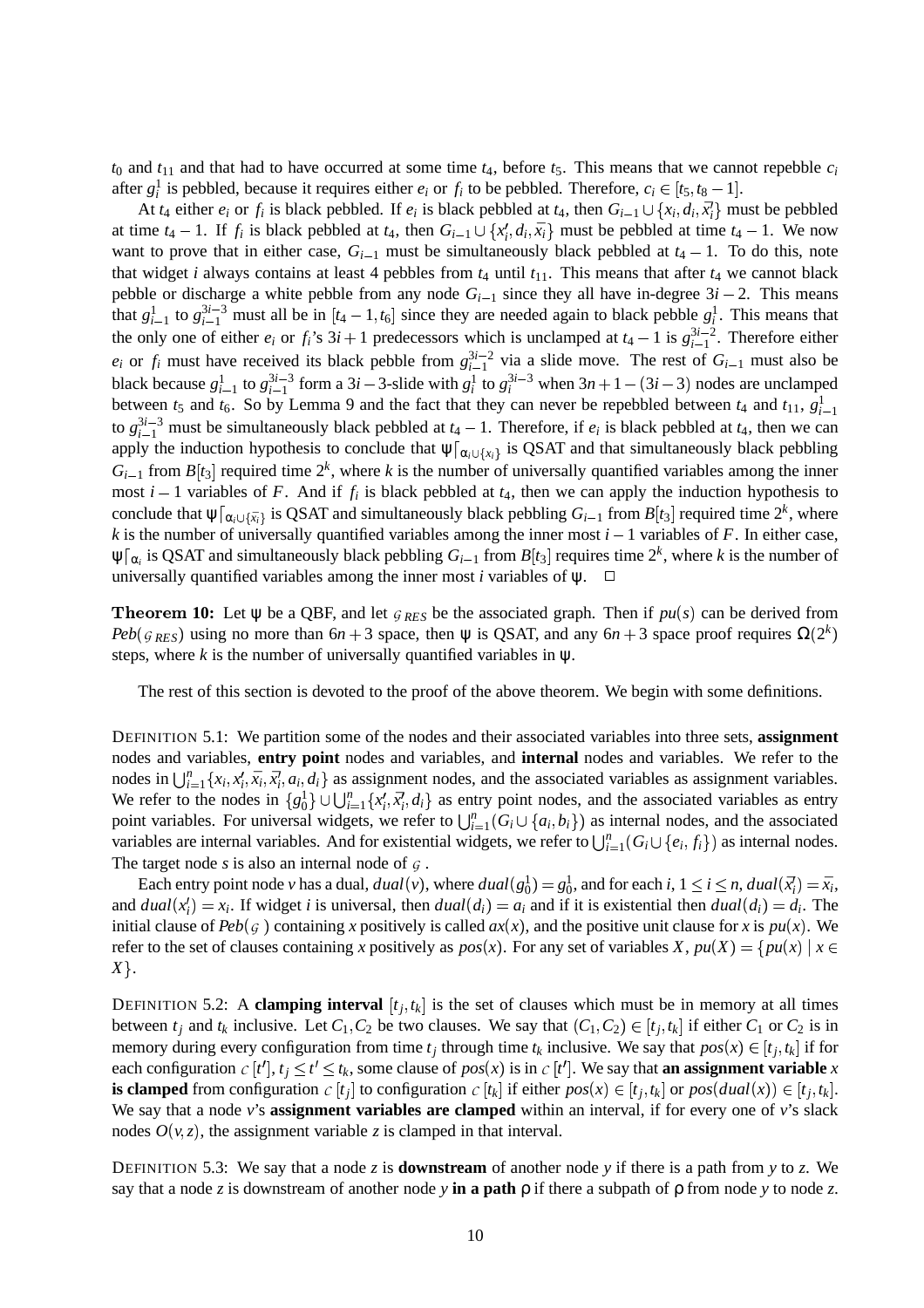We say that a node *y* is **upstream** of another node *z* if *z* is downstream of *y* and we say that *y* is upstream of *z* in a path ρ if *z* is downstream of *y* in ρ.

DEFINITION 5.4: Let  $\rho$  be a path from node *y* to node *z*. We say that a clause *C* blocks  $\rho$  at node *b*, if  $b \in \rho$ ,  $b \neq y$  and the variable associated with *b* appears positively in *C* and no variable associated with any node on the subpath of ρ from *y* to *b* appears negatively in *C*. If the current resolution configuration contains a clause which blocks ρ at some node, then we say that ρ is **blocked**. Otherwise we say that ρ is **unblocked**. For a given path  $\rho$  from node *y* to some node *z*, for any node  $b \in \rho, b \neq y$  we use the notation  $\bar{\rho}(b)$  to refer to the set of all clauses derivable from  $Peb(g)$  which contain *b* positively and no node between *y* and *b* in  $\rho$ negatively. Intuitively, these are all the derivable clauses which can block  $\rho$  at  $b$ . A **blocking set**  $\beta$  between a set of nodes *S* and a node *z* in  $G$  is a minimal set of clauses in the current resolution configuration which blocks every path from any member of *S* to *z*. Note that according to the definition of an unblocked path, *S* is not a blocking set between *S* and *z*.

We first point out a few useful facts about  $Peb(g)$ . First,  $Peb(g)$  is Horn and for every variable x, the only initial clause which contains x positively is  $ax(x)$ . Therefore, in order for memory to contain any clause containing x positively,  $ax(x)$  must first be downloaded. Also, since  $Peb(g)$  is Horn, every clause can contain at most one positive literal. Also, since all of  $Peb(g)$ 's initial clauses contain a positive literal, it is impossible to derive a purely negative clause.

**11:** If there exists an unblocked path  $\rho$  from node *y* to *z* in configuration  $c[t_1]$ , then in order to derive some clause C in  $\bar{\rho}(z)$  at time  $t_f > t_1$ , some clause from  $pos(y)$  must be in configuration  $c[t_2]$  for some  $t_2, t_1 \le t_2 < t_f$ .

**Proof:** The proof is by strong induction on the length of the subpath of ρ from *y* to *z*.

For the base case, suppose there exists an unblocked path from  $y$  to  $z$  at time  $t_1$  and we want to derive  $\bar{\rho}(z)$  when *z* is the immediate successor of *y*. Either some clause from  $pos(z)$  is already in memory, or not. If it is, we know that it must contain  $\neg y$  because  $\rho$  is unblocked. Otherwise, we must download  $ax(z)$ which also contains  $\neg y$  in order to derive  $\bar{\rho}(z)$ . In both cases, we must resolve away  $\neg y$  in order to derive *C*. Therefore, we must have a clause from  $pos(y)$  in memory.

Now suppose that the statement is true for all nodes *b* which are up to distance  $k - 1$  away from *y* along ρ; we want to prove that the statement holds for node *z* which is distance *k* away from *y* along ρ. Consider the last action,  $A[t_f]$  in the derivation of some clause *C* in  $\bar{p}(z)$ . This action must be a resolution on some node *b* which appears before *z* in  $\rho$  (because otherwise an earlier clause would be in  $\bar{\rho}(z)$ .) Assume that *C* is derived at action  $A[t_f]$  from clauses  $C_1$  and  $C_2$ , where  $C_1$  contains  $\zeta$  and  $\neg b$ , and  $C_2$  contains  $b$ . Because *C* does not contain any literals of nodes upstream of *z* in  $\rho$ ,  $C_2$  also does not contain any literals of nodes upstream of *b* in  $\rho$ . Therefore,  $C_2$  is in  $\bar{\rho}(b)$ . Because  $C_2$  blocks  $\rho$ , it must have been derived at some time  $t_3$ , between  $t_1$  and  $t_f$  Thus by the inductive hypothesis, some clause from  $pos(y)$  must be in some configuration  $c[t_2]$ , where  $t_1 \le t_2 \le t_3 \le t_f$ , completing the proof.  $\Box$ 

**Lemma 12:** For every entry point variable y, if  $ax(y)$ 's assignment variables are clamped, then in order to derive any unit clause from  $ax(y)$  without using more than  $6n + 3$  space, there must be some point between downloading  $ax(y)$  and using it for the first time, when the resolution configuration contains only clamped assignment variables of  $ax(y)$  and at most one negative literal of  $ax(y)$ .

**Proof:** The entry point variable *y* is either  $g_0^1$  or *y* is one of  $x_i^j$ ,  $d_i$ , or  $\bar{x}_i^j$  for some  $i \in [1, n]$ .

• Case 1: The entry point variable *y* is  $g_0^1$ . Since  $g_0^1$  is the OR-node  $z_m$ , it has 7 axioms (1 for each predecessor  $p_0^{abc}$ ), each of which has the following form: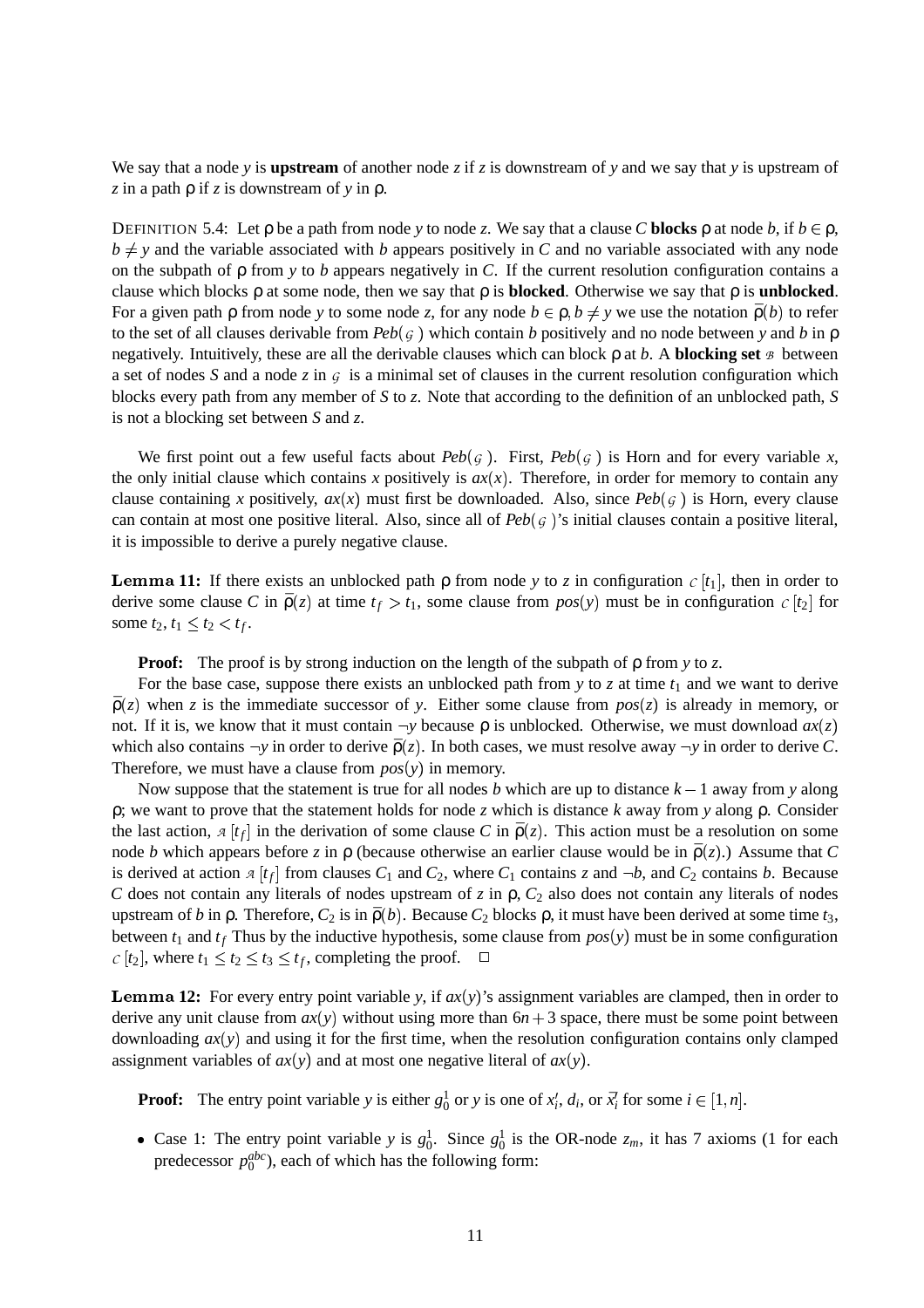$$
ax(g_0^1) = \left( \bigvee_{j=1}^n (O(g_0^1, x_j) \vee O(g_0^1, d_j) \vee O(g_0^1, \bar{x}_j)) \vee p_0^{abc} \right) \to g_0^1
$$

Therefore  $|ax(g_0^1)| = (3n)$   $(3n) + 1 + 1$ . Note that the size of the current clamping is 3*n*.

• Case 2: The entry point variable *y* is  $x_i^j$ . The initial clause  $ax(x_i^j)$  has the following form:

$$
ax(x'_i) = \left(\bigvee_{j=i+1}^n (O(x'_i, x_j) \vee O(x'_i, d_j) \vee O(x'_i, \bar{x}_j)) \vee \bigvee_{j=1}^{6i+1} y_j^{x'_i}\right) \rightarrow x'_i
$$

Therefore  $|ax(x_i)| = (3n)$   $(3n-3i) + (6i+1) + 1 = 3n+3i+2$ . Note that the size of the current clamping is  $3n - 3i$ .

• Case 3: The entry point variable *y* is  $d_i$ . The initial clause  $ax(d_i)$  has the following form:

$$
ax(d_i) = \left(\bigvee_{j=i+1}^{n} (O(d_i,x_j) \vee O(d_i,d_j) \vee O(d_i,\bar{x}_j)) \vee O(d_i,x_i) \vee \bigvee_{j=1}^{6i-1} y_j^{d_i}\right) \rightarrow d_i
$$

Therefore  $|ax(d_i)| = (3n)$   $(3n - 3i) + 1 + (6i - 1) + 1 = 3n + 3i + 1$ . Note that the size of the current clamping is  $3n - 3i + 1$ .

• Case 4: The entry point variable *y* is  $\bar{x}_i^j$ . The initial clause  $ax(\bar{x}_i^j)$  has the following form:

$$
ax(\vec{x}_i') = \left(\bigvee_{j=i+1}^n (O(\vec{x}_i', x_j) \vee O(\vec{x}_i', d_j) \vee O(\vec{x}_i', \bar{x}_j)) \vee O(\vec{x}_i', x_i) \vee O(\vec{x}_i', d_i) \vee \bigvee_{j=1}^{6i-3} \vec{x}_j^{\vec{x}_j} \right) \rightarrow \vec{x}_i'
$$

Therefore  $|ax(\vec{x}_i)| = (3n)$   $(3n-3i) + 2 + (6i-3) + 1 = 3n + 3i$ . Note that the size of the current clamping is  $3n - 3i + 2$ .

So in all cases, when  $ax(y)$  is downloaded our space usage is at least  $6n + 2$  and we have at most one unit of space left to use. In order to resolve anything away from  $ax(y)$  without exceeding our space limit, this space must be filled with some negative literal of  $ax(y)$ .

**Corollary 13:** Let *y* be any entry point node and let  $z_1$  and  $z_2$  be any pair of internal nodes such that configuration  $c[t_1]$  satisfies:

- 1. there is an unblocked path from *y* to  $z_2$  and from  $z_2$  to  $z_1$ ;
- 2. no clause from  $pos(z_2)$  is in  $c[t_1]$ ; and
- 3. all of the assignment variables of  $ax(y)$  are clamped.

Also suppose that the next action,  $A[t_1+1]$ , is a download of  $ax(z_2)$ . Then in order to derive  $pu(z_1)$ , while keeping all assignment variables of  $ax(y)$  clamped (without exceeding  $6n + 3$  space), some clause in  $pos(y)$ must be in  $c \mid t_1$ .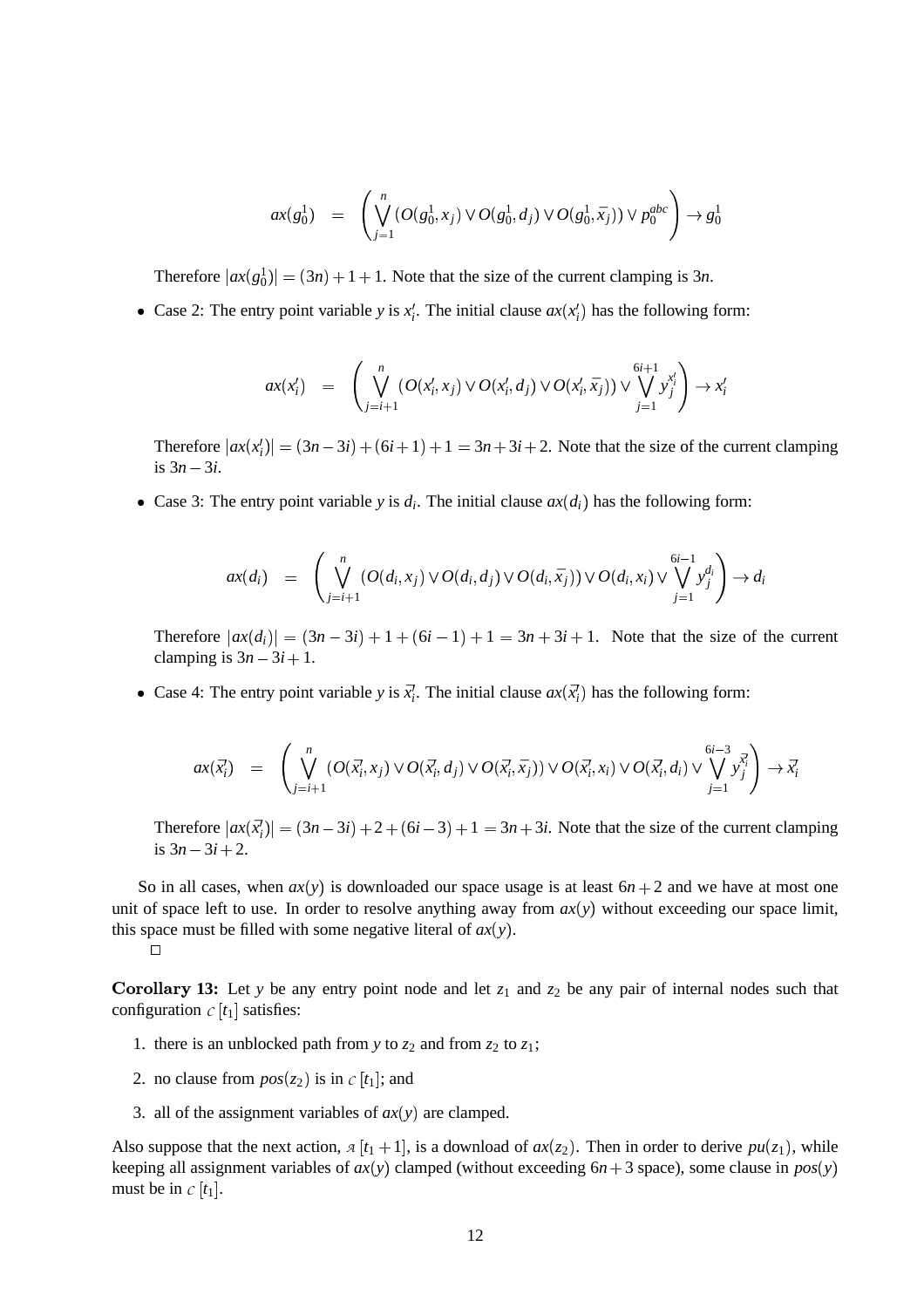**Proof:** Assume  $pu(z_1)$  is derived at action  $A[t_f], t_f > t_1$ . Since there is an unblocked path from y to  $z_2$  and  $z_2$  to  $z_1$  and there is no clause from  $pos(z_2)$  in  $c[t_1]$ , then there is an unblocked path from y to  $z_1$  in  $c[t_1]$ . Since  $pu(z_1) \in \bar{\rho}(z_1)$ , by Lemma 11, some clause in  $pos(y)$  must be in configuration  $c[t_2]$ , for some  $t_2, t_1 \leq t_2 < t_f$ . If  $t_1 = t_2$  then we are done. Otherwise, we must derive some clause *C* in  $pos(y)$  at time  $t_2$ ,  $t_1 < t_2 < t_f$ . Therefore,  $ax(y)$  must be downloaded at some time  $t_3$ ,  $t_1 < t_3 < t_2$ . Now by Lemma 12, at configuration  $C[t_3]$ , the positive literal  $z_1$  cannot appear in memory. This is a contradiction because we must still have a clause from  $pos(z_1)$  in memory until  $pu(z_1)$  is derived.  $\Box$ 

DEFINITION 5.5: For each entry point node *v* we use  $\gamma(v)$  to refer to *v*'s position in an ordering which is defined as follows:,  $\gamma(g_0^1) = 0$  and for each  $i \in [1, n]$ :  $\gamma(\bar{x}_i^j) = 3i - 2$ ,  $\gamma(d_i) = 3i - 1$ , and  $\gamma(x_i^j) = 3i$ 

Informally, the following lemma states that if there is an unblocked path from  $y_j$  (an entry point node in widget *j*) to *z*, but all nodes below  $y_j$  are blocked, then we must have a blocking set of size 3*j*, one for each blocked entry point node below *y<sup>j</sup>* .

 **14:** Let *y<sup>j</sup>* be an entry point node of widget *j* which has *b* other entry points of widget *j* after it in γ, and let *z* be any internal node such that the current configuration  $C[t]$  satisfies the following conditions:

- 1. there is an unblocked path  $\rho$  from  $y_j$  to *z*; and
- 2. for every entry point node *v* such that  $\gamma(v) < \gamma(y_j)$  there is no unblocked path from *v* to *z*.

Then for at least  $3j - b$  nodes *v* which are either not reachable from  $y_j$  or are immediate successors of  $y_j$ , some clause from  $pos(v)$  must be in memory at  $c[t]$ .

**Proof:** The proof hinges on the observation that blocking every path from any entry point node *v* such that  $\gamma(v) < \gamma(y_j)$  to *z* but not blocking  $\rho$  requires a blocking set of size at least  $3j - b$ . Furthermore, the nodes which comprise the blocking set must occur downstream of any such *v* and upstream of the first internal node of ρ. If widget *j* is a universal widget, then we can break the proof into three cases, each with two subcases. Either  $y_j$  is  $\bar{x}_j'$  and  $b = 2$ ,  $y_j$  is  $d_j$  and  $b = 1$ , or  $y_j$  is  $x_j'$  and  $b = 0$ . In each of these cases either ρ leaves *y<sup>j</sup>* and traverses up through the left side of widget *j* or it traverses up through the right side of the widget. We will see that each of these six cases is either impossible, or requires the current configuration to hold some clause from  $pos(v)$  for at least  $3j - b$  nodes *v* which are either not downstream of  $y_j$  or are immediate successors of *y<sup>j</sup>* .

**Case 1:**  $(y_j \text{ is } \bar{x}'_j \text{ and } b = 2)$ :

**Right Side:** In this case  $\rho$  leaves  $\vec{x}_j$  via  $\bar{x}_j$ . We now show that if  $\rho$  leaves  $\vec{x}_j$  via  $\bar{x}_j$  and then  $b_j$ , then there can be no unblocked paths from entry point nodes in widget  $j - 1$  which join  $\rho$  at some unblocked node of  $b_j$  because this would form an unblocked path from them to *z*. There must therefore be a blocking set  $\Phi$  between any entry point in widget  $j-1$  and  $z$  which does not block  $\rho$ . Any such blocking set must separate any lower entry points from any node on  $\rho$ . We argue that this set must have size  $3j - 2$ . A potential blocking set would be all of the predecessors of  $b_j$  not in  $\{d_j, x'_j, \bar{x}_j\}$ . Either all of  $b_j$ 's predecessors that are not in  $\{d_j, x'_j, \bar{x}_j\}$  are in  $\infty$  or at least one is not. If they are, then we are done because this set has size  $3j-2$ . Otherwise, there is some predecessor *v* of  $b_j$  not in  $\{d_j, x'_j, \bar{x}_j\}$  that is not in  $\mathcal{B}$  which is furthest upstream.

Either widget  $j-1$  is universal or existential. Suppose it is universal. Then the node *v* is either  $g_{i-1}^{3j-2}$ *j*-1 or  $g_{i-1}^{3j-3}$  $j<sup>j-3</sup>$ . Every other member of  $G_{j-1}$  is an immediate successor of  $\bar{x}'_{j-1}$ . If *v* is one of these, we could reach *z* from  $\vec{x}'_{j-1}$  by crossing the edge from  $\vec{x}'_{j-1}$  to *v*, then to  $b_j$ , and from there we could use the nodes of  $\rho$  downstream of *v* to reach *z*. Since *v* is one of  $g_{i-1}^{3j-2}$  $j=1$  or  $g_{j-1}^{3j-3}$  $j_{-1}^{(3)}$  then B must include every node of  $\{g_{j-1}^1, \ldots, g_{j-1}^{3j-4}\}$  $j_{-1}^{(3)}$  since each of these nodes is an immediate successor of an entry point node of widget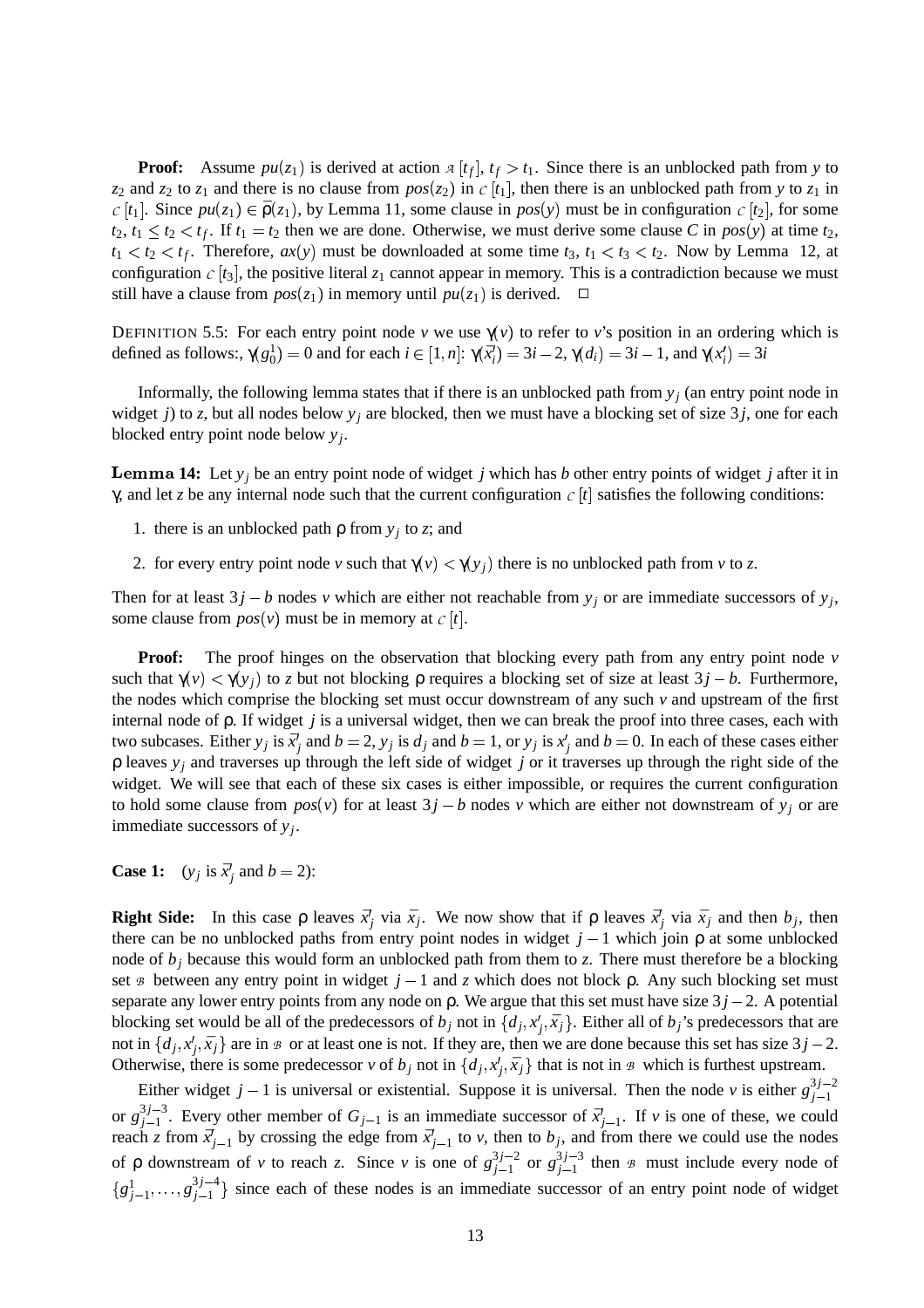*j* – 1. Also, either  $g_{i-1}^{3j-3}$  $j_{j-1}^{3j-3}$  or  $a_{j-1}$  must be in  $\beta$ , and either  $g_{j-1}^{3j-2}$  $j_{j-1}^{(3)}$  or  $x_{j-1}$  must be in  $\mathcal{B}$ . So  $\mathcal{B}$  has the required size of  $3j - 2$ .

Suppose it is existential. Then the node *v* must be  $g_{i-1}^{3j-2}$  $S_{j-1}^{(3)}$  since every other node of  $G_{j-1}$  is an immediate successor of  $d_{j-1}$ . Therefore  $\beta$  must include every node of  $\{g_{j-1}^1, \ldots, g_{j-1}^{3j-3}\}$  $j_{j-1}^{(3)}$ . Also, it is clear that either  $g_{j-1}^{3j-2}$  must be in  $\infty$  or  $x_{j-1}$  must be. So  $\infty$  has the required size of  $3j-2$ .

**Left Side:** In this case  $\rho$  leaves  $\bar{x}^j_j$  via some (furthest upstream) node *v* of  $\{g^1_j, \ldots, g^{3j-1}_j\}$  $\{g_j^{3j-1}\}\$ . Let  $g_j^{l_1}$  be the furthest upstream predecessor of  $\nu$  that is not in  $\phi$  (or  $\nu$  itself if there is none). So  $\phi$  must have size at least *l*<sub>1</sub> - 1. But  $g_{j-1}^{l_1}, \ldots, g_{j-1}^{3j-2}$  $j_{j-1}^{3j-2}$  are all predecessors of  $g_j^{l_1}$ . If widget  $j-1$  is universal, then by the same argument as used for the right side  $\beta$  must include every node of  $\{g_{j-1}^{l_1}, \ldots, g_{j-1}^{3j-4}\}$  $\binom{3j-4}{j-1}$  and either  $g_{j-1}^{3j-3}$  $j_{j-1}^{(3)}$  or  $a_{j-1}$  must be in  $\beta$ , and either  $g_{i-1}^{3j-2}$  $j_{j-1}^{(3)}$  or  $x_{j-1}$  must be in  $\beta$ . So  $\beta$  has the required size of  $3j-2$ . If widget  $j-1$  is existential, then by the same argument as used for the right side  $\beta$  must include every node of  $\{g_{j-1}^{l_1}, \ldots, g_{j-1}^{3j-3}\}$  $\{j-1}^{(3)}\}$  and either  $g_{i-1}^{3j-2}$  $j_{j-1}^{3/2}$  or  $x_{j-1}$  must be in  $\beta$ . So  $\beta$  has the required size of  $3j-2$ .

**Case 2:**  $(y_j \text{ is } d_j \text{ and } b = 1)$ :

**Right Side:** In this case  $\rho$  leaves  $d_j$  via  $\{b_j, a_j\}$ .

We now show that if  $\rho$  leaves  $d_j$  via  $\{b_j, a_j\}$  there can be no unblocked paths from  $\bar{x}_j$  which join  $\rho$ at some unblocked node of  $\{b_j, a_j\}$  because this would form an unblocked path from  $\vec{x}_j$  to *z*. There must therefore be a blocking set  $\mathcal{B}$  between  $\bar{x}'_j$  (or any entry point in lower widgets) and *z* which does not block ρ. Any such blocking set must separate any lower entry points from any node on ρ. Note that ρ must pass through  $a_j$ . All  $3j - 1$  nodes of  $G_{j-1} \cup \{b_j\}$  are predecessors of  $a_j$ . Either all of these nodes are in  $\infty$  or at least one is not. If they are all in  $\beta$ , then  $\beta$  has the size required. Widget  $j-1$  is either universal or existential. If it is universal, then every node in  $\{g_{j-1}^1, \ldots, g_{j-1}^{3j-4}\}$  $j_{-1}^{(3)}$  is an immediate successor of an entry point node of widget  $j-1$ , so each must be in  $\beta$ . Therefore only  $g_{j-1}^{3j-3}$ 3*j*-3,  $g_{j-1}^{3j-2}$  $j_{j-1}^{(3)}$ , or  $b_j$  might not be in  $\beta$ . As we pointed out for the right side of case 1, either  $g_{i-1}^{3j-3}$  $j_{j-1}^{3j-3}$  or  $a_{j-1}$  must be in  $\infty$ , and either  $g_{j-1}^{3j-2}$  $j-1$  or  $x_{j-1}$  must be in  $\mathcal{B}$ . If widget  $j-1$  is existential, then every node in  $\{g_{j-1}^1, \ldots, g_{j-1}^{3j-3}\}$  $j_{-1}^{(3)}$  is an immediate successor of  $d_{j-1}$  so they must all be in  $\beta$ , and it is also easy to see that either  $g_{j-1}^{3j-2}$  $j_{j-1}^{(3)}$  or  $x_{j-1}$  must also be in  $\mathcal{B}$ . So in either case the size of  $\mathcal{B}$  is at least  $3j - 2$ . Finally, either  $b_j$  or  $\bar{x}_j$  must also be in  $\mathcal{B}$ , so it has the required size of  $3j-1$ .

**Left Side:** This case is impossible since *di*'s only successors are on the right side of the widget.

**Case 3:**  $(y_j \text{ is } x'_j \text{ and } b = 0)$ :

**Right Side:** In this case  $\rho$  leaves  $x'_j$  via  $\{b_j, a_j\}$ .

This case is impossible since both  $b_j$  and  $a_j$  are immediate successors of the entry point node  $d_j$ , so any unblocked path from  $x'_j$  to *z* would also be an unblocked path from  $d_j$  to *z*.

#### Left Side: In this case  $\rho$  leaves  $x'_j$  via  $x_j$ .

We now show that if  $\rho$  leaves via  $x_j$  and then some node(s) of  $G_j$ , then there must be a blocking set  $\mathcal B$  of size at least 3*j* to ensure that there are no unblocked paths from  $\bar{x}'_j$  or  $d_j$  to *z*. Observe that  $\rho$  cannot use any node of  $g_j^1$  through  $g_j^{3j-1}$  $j_j^{(n)}$  because each of those nodes is an immediate successor of  $\bar{x}_j^j$ . Therefore, ρ must leave  $x_j$  via  $g_j^{3j}$  $j^3$ *j*. But  $g_j^1$  through  $g_j^{3j-1}$  $g_j^{3j-1}$  are all predecessors of  $g_j^{3j}$  $j_j^{\prime}$  and as we noted, they are all successors of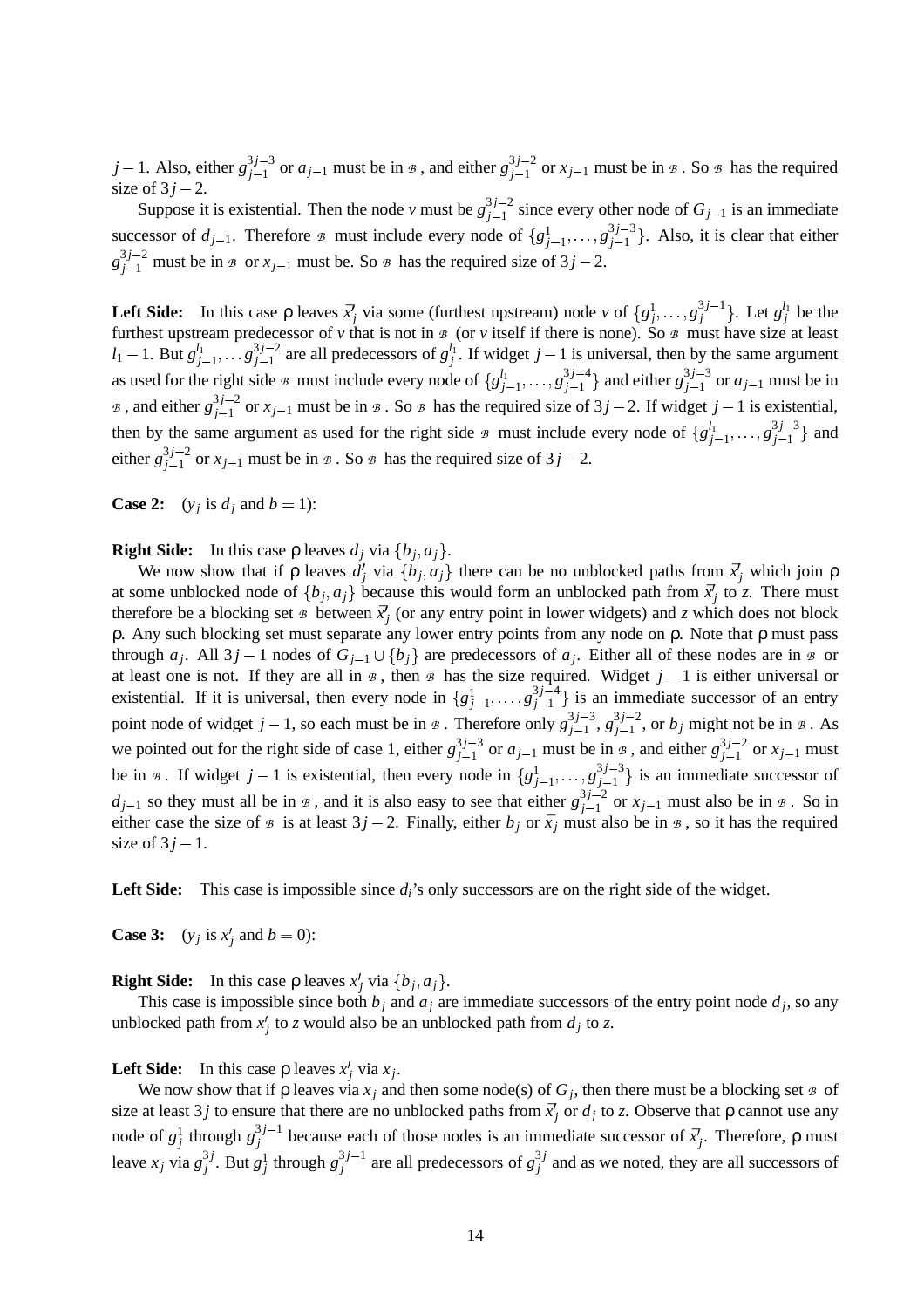$\vec{x}_j$ . They must all therefore be in  $\beta$ . Therefore,  $\beta$  must have size at least  $3j - 1$ . Since  $a_j$  is an immediate successor of the entry point node  $d_j$ ,  $a_j$  must also be included in  $\beta$ , increasing its size to the desired 3*j*.

Suppose, on the other hand that widget *j* is an existential widget. Then the proof breaks into three cases: either *y<sub>j</sub>* is  $\bar{x}_j^l$  and  $b = 2$ , *y<sub>j</sub>* is  $d_j$  and  $b = 1$ , or *y<sub>j</sub>* is  $x_j^l$  and  $b = 0$ .

#### **Case 1:**  $(y_j \text{ is } \bar{x}'_j \text{ and } b = 2)$ :

In this case p must include some node *u* of  $\{g_j^1, \ldots, g_j^{3i-1}\}\$ . We can ignore any of *u*'s predecessors in  $\{\bar{x}_j, d_j, x_j\}$ . Let  $g_j^{l_1}$  be *u*'s furthest upstream predecessor not in *B* (or *u* itself if there is none). Then *B* contains at least  $l_1 - 1$  members, namely all of  $g_j^{l_1}$ 's predecessors in  $G_j$ . But  $g_j^{l_1}$  also has  $c_j$  as a predecessor as well as each node in  $\{g_{j-1}^{l_1}, \ldots, g_{j-1}^{3j-3}\}$  $j_{j-1}^{(3)}$ . Either widget  $j-1$  is a universal widget or an existential widget.

Suppose widget  $j-1$  is universal. The node  $g_{j-1}^{l_1}$  to  $g_{j-1}^{3j-4}$  must all be in  $\infty$  since each is an immediate successor of  $\bar{x}^j_{j-1}$ . Also either  $g^{3j-3}_{j-1}$  $j_{j-1}^{(3)}$  or  $x_{j-1}$  must be in  $\beta$ . This brings the size of  $\beta$  to at least  $3j-3$ . We now turn our attention to  $g_j^{l_1}$ 's other predecessor,  $c_j$ . If  $c_j$ ,  $e_j$ ,  $f_j$ ,  $g_{j-1}^{3j-2}$  $j_{j-1}^{(3)}$ , and  $a_{j-1}$  are all not in  $\beta$  then there is an unblocked path from  $d_{j-1}$  to *z*, crossing from  $d_{j-1}$  to  $a_{j-1}$ , then to  $g_{j-1}^{3j-2}$  $j_{j-1}^{3j-2}$ , and then to  $e_j$ ,  $c_j$ ,  $g_{j-1}^{l_1}$ , and then to *u* at which point we can use the node of  $\rho$  downstream of *u* to reach *z*.

Suppose widget  $j-1$  is existential. The node  $g_{j-1}^{l_1}$  to  $g_{j-1}^{3j-3}$  must all be in  $\infty$  since each is an immediate successor of  $d_{j-1}$ . This brings the size of  $\beta$  to at least  $3j-3$ . We now turn our attention to  $g_j^{l_1}$ 's other predecessor, *c<sub>j</sub>*. If *c<sub>j</sub>*, *e<sub>j</sub>*, *f<sub>j</sub>*,  $g_{j-1}^{3j-2}$  $j_{j-1}^{(3)}$ , and  $x_{j-1}$  are all not in  $\beta$  then there is an unblocked path from  $x'_{j-1}$  to  $z$ , crossing from  $x_{j-1}^j$  to  $x_{j-1}$ , then to  $g_{j-1}^{3j-2}$  $j_{j-1}^{3j-2}$ , and then to *e<sub>j</sub>*, *c<sub>j</sub>*, *g*<sup> $l_1$ </sup><sub>j-1</sub>, and then to *u* at which point we can use the node of ρ downstream of *u* to reach *z*.

#### **Case 2:**  $(y_j \text{ is } d_j \text{ and } b = 1)$ :

This case is just like case 1, except that we must also block any path from  $\bar{x}_j$  to *z* by including  $\bar{x}_j$ .

#### **Case 3:**  $(y_j \text{ is } x'_j \text{ and } b = 0)$ :

This case is very easy since every node that is an immediate successor of  $x_j$  or  $x'_j$  is also an immediate successor of  $d_j$  except for  $g_j^{3j+1}$  $j_j^{3j+1}$ . Also, every predecessor of  $g_j^{3j+1}$  $j_j^{(3)}$  is an immediate successor of  $d_j$ . So in order to block any paths from  $d_j$  to  $z_i$  without blocking  $\rho$ ,  $\rho$  must use  $g_j^{3j+1}$  $j_j^{3j+1}$  and all of  $g_j^{3j+1}$  $j_j^{(3)}$  s 3 *j* predecessors must be in  $\beta$ .

In all cases which can occur, for at least  $3j - b$  nodes *v* which are either not downstream of  $y_j$  or are successors of  $y_j$ , some clause from  $pos(v)$  must be in memory at  $c[t]$ .  $\Box$ 

Let  $z_i$  be an internal node in widget  $i$ . Informally, the following lemma states that when we download  $ax(z_i)$  (with  $z_i$ 's assignment variables clamped), then in order to derive something from  $ax(z_i)$ , we must start in the "full" configuration.

**Lemma 15:** Let  $z_i$  be any internal node of widget  $i$  and let  $z$  be any internal node such that configuration  $c \mid t_1$  satisfies:

- 1. no clause from  $pos(z_i)$  is in  $c[t_1]$ ;
- 2. all of the assignment variables of  $ax(z_i)$  are clamped; and
- 3. there is an unblocked path from  $z_i$  to  $z$ ;

Also suppose that the next action,  $A[t_1+1]$ , is a download of  $ax(z_i)$ . Then in order to derive  $pu(z)$  at some time  $t_2$  after  $t_1$  (without exceeding  $6n + 3$  space), there must be  $6n + 3 - |ax(z_i)| - X$  positive unit clauses in memory at  $t_1$ , where  $X$  is the number of assignment variables of  $z_i$ , for nodes which are upstream of  $z_i$ , including every entry point  $v$  such that there is an unblocked path from  $v$  to  $z_i$ .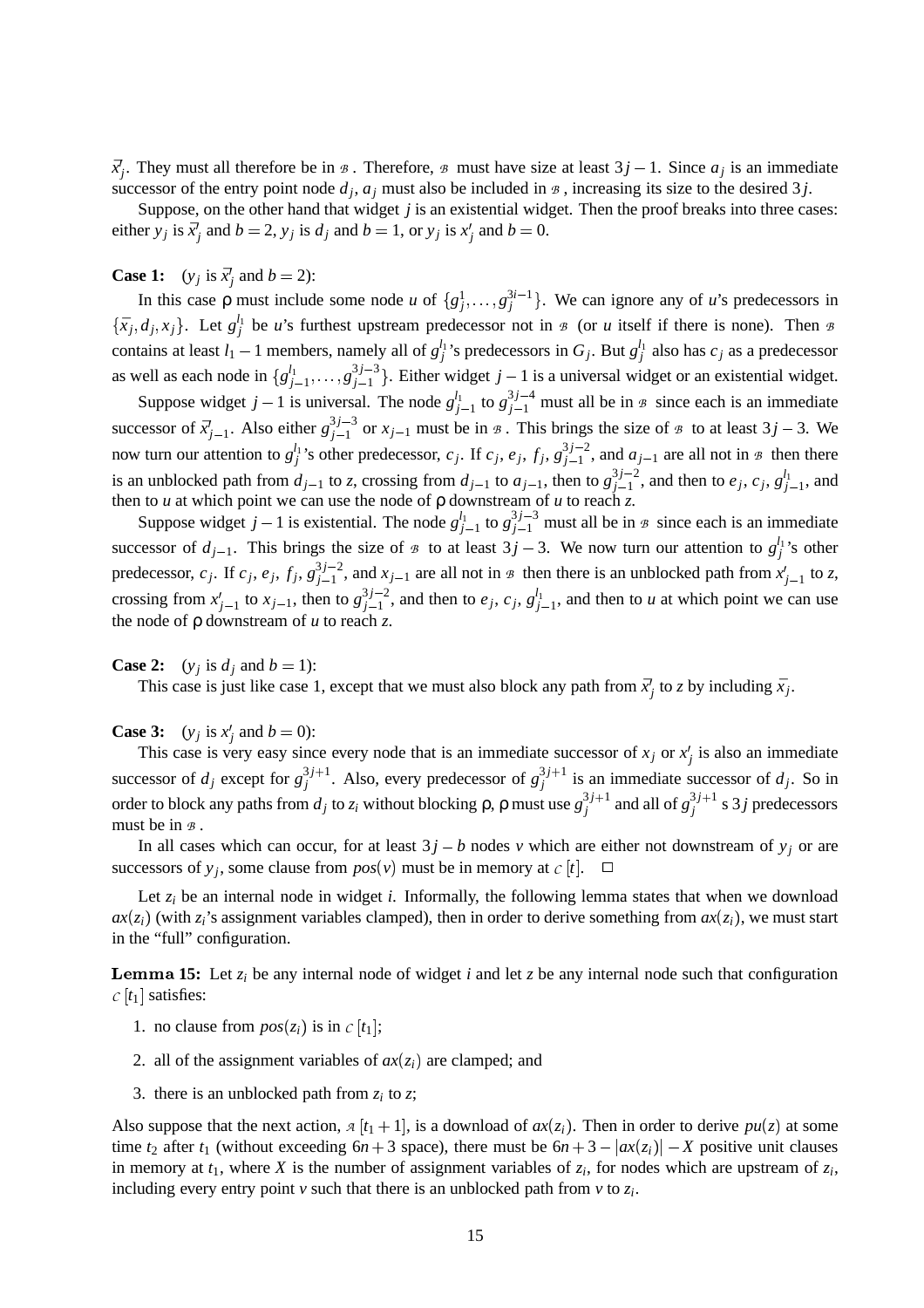#### **Proof:**

Either there is an unblocked path from some entry point node to  $z_i$  or not. Suppose not–so all paths from entry point nodes to  $z_i$  are blocked. Then there must be some blocking set which separates all entry point nodes upstream of  $z_i$  from  $z_i$ . We will show that every such blocking  $\beta$  set has size at least  $6n + 3$  $|ax(z_i)| - X$ . If all entry point nodes to  $z_i$  are blocked, then no entry point node can be a predecessor of  $z_i$ . Therefore, if widget *i* is a universal widget, then the only possibilities for  $z_i$  are  $g_i^{3i}$  and  $g_i^{3i+1}$  and if *i* is an existential widget, then the only possibility for  $z_i$  is  $g_i^{3i+1}$ .

Suppose widget *i* is a universal widget. Case 1)  $z_i$  is  $g_i^{3i}$ . The node  $g_i^{3i}$  has  $6n + 3 - |ax(z_i)| - X -$ 1 predecessors in  $G_i$  which are successors of  $\vec{x}_i$ , so they must all be included in  $\infty$ . It also has  $x_i$  as a predecessor, which in turn is a successor of  $x_i^i$ . So therefore,  $x_i$  must be in  $\mathcal{B}$ . So  $|\mathcal{B}| = 3i = 6n + 3 - 6$  $|ax(z_i)| - X$ . Case 2)  $z_i$  is  $g_i^{3i+1}$ . This is very much like the previous case, except that  $g_i^{3i+1}$  also has  $a_i$  as a predecessor, and it is a successor of  $x_i'$ . So it must also be in  $\mathcal{B}$ . So  $|\mathcal{B}| = 3i + 1 = 6n + 3 - |ax(z_i)| - X$ .

Suppose on the other hand that widget *i* is an existential widget. Then  $z_i$  is  $g_i^{3i+1}$ . The node  $g_i^{3i+1}$  has  $6n + 3 - |ax(z_i)| - X - 1$  predecessors in  $G_i$  which are successors of  $d_i$ , so they must all be included in B. It also has  $x_i$  as a predecessor, which in turn is a successor of  $x_i^j$ . So therefore,  $x_i$  must be in  $\mathcal{B}$ . So  $|g| = 3i + 1 = 6n + 3 - |ax(z_i)| - X.$ 

Suppose, on the other hand that there is an unblocked path from some entry point node to  $z_i$ . Let  $y_j$  be the earliest entry point node in  $\gamma$  which has an unblocked path to  $z_i$ . Suppose  $y_j$  is in widget *j*,  $j \leq i$  and widget *j* contains *b* other entry points after *y<sup>j</sup>* in γ. Then clearly, for every entry point node *v* such that  $\gamma(v) < \gamma(y_j)$  there is no unblocked path from *v* to *z<sub>i</sub>*.

Suppose that  $z_i$  has *a* other entry points of widget *i* after it in  $\gamma$ ,  $0 \le a \le 2$ . Then  $z_i$  has  $3n - 3i + a$ clamped assignment variables (i.e.  $X = 3n - 3i + a$ ), and has  $3i + 1 - a$  internal nodes as predecessors in widget *i*. At the moment when  $ax(z_i)$  is downloaded there is therefore at most  $3i + 1 - a$  available space in memory before we exceed  $6n + 3$ .

We can apply Lemma 14 to conclude that the current configuration must hold a set of  $3j - b$  clauses whose positive variables are associated with nodes that are either not downstream of *y<sup>j</sup>* or are successors of  $y_j$ . (We will see later that this set must be composed of exactly  $3j - b$  positive unit clauses for those nodes.) We therefore have at most  $3i + 1 - a - 3j + b$  space left when we download  $ax(z_i)$ . Note that there are exactly  $3i - a - 3j + b$  entry points upstream of  $z_i$  such that  $\gamma(v) > \gamma(y_j)$ . We will show that for each of these entry points, either some clause from  $pos(v)$  or  $pos(dual(v))$  must be in the current configuration. This will leave us with at most 1 space left, which we will show must be used by  $pu(y_j)$ . During the proof we will only count each clause (except for  $ax(z_i)$ ) as using 1 space, and we will still reach our maximum of  $6n + 3$ . We will therefore conclude that each clause (except for  $ax(z_i)$ ) must be a positive unit clause, which will complete the proof.

During this process we follow ρ from *z<sup>i</sup>* down to *y<sup>j</sup>* . We show that given our space bound, it is impossible to keep entry points along the way from connecting to ρ and thereby forming unblocked paths to *z<sup>i</sup>* . The path  $\rho$  must pass through each widget  $k$ ,  $i > k > j$ . There are two cases depending on whether widget  $k$  is a universal or an existential widget.

Suppose widget *k* is a universal widget. Then ρ can either pass through widget *k*'s right side or straight up. Suppose  $\rho$  traverses the right side of widget *k*. Then  $\rho$  must include  $a_k$ , which has both  $d_k$  and  $x'_k$  as predecessors. No clause from  $pos(a_k)$  can be in memory since  $\rho$  is unblocked, therefore by Corollary 13 a clause of  $pos(d_k)$  and a clause of  $pos(x'_k)$  must be. Also,  $a_k$  has  $b_k$  as a predecessor, which in turn has  $x_k$  as a predecessor, so a clause of either  $pos(b_k)$  or  $pos(\bar{x}_k)$  must be in memory, or else by Corollary 13 a clause of  $pos(\vec{x}'_k)$  must be. So in all cases at least three units of space are used in widget *k*.

Suppose  $\rho$  traverses straight up the widget *k*. Then  $\rho$  must include some node of  $g_k^1$  through  $g_k^{3k-2}$ . Every node of  $g_k^1$  through  $g_k^{3k-2}$  has  $x_k$  as a predecessor. So either some clause from  $pos(x_k)$  is in  $\overline{B}$  or we can create a new unblocked path from  $x_k$  to  $z_i$  by crossing an edge from  $x_k$  to the node which  $\rho$  uses in  $G_k$ . We can then apply Corollary 13 to conclude that some clause from  $pos(x_k)$  must be clamped until after  $ax(z_i)$ is downloaded. So either some clause from  $pos(x_k)$  is in memory, or some clause from  $pos(x_k)$  is. Also,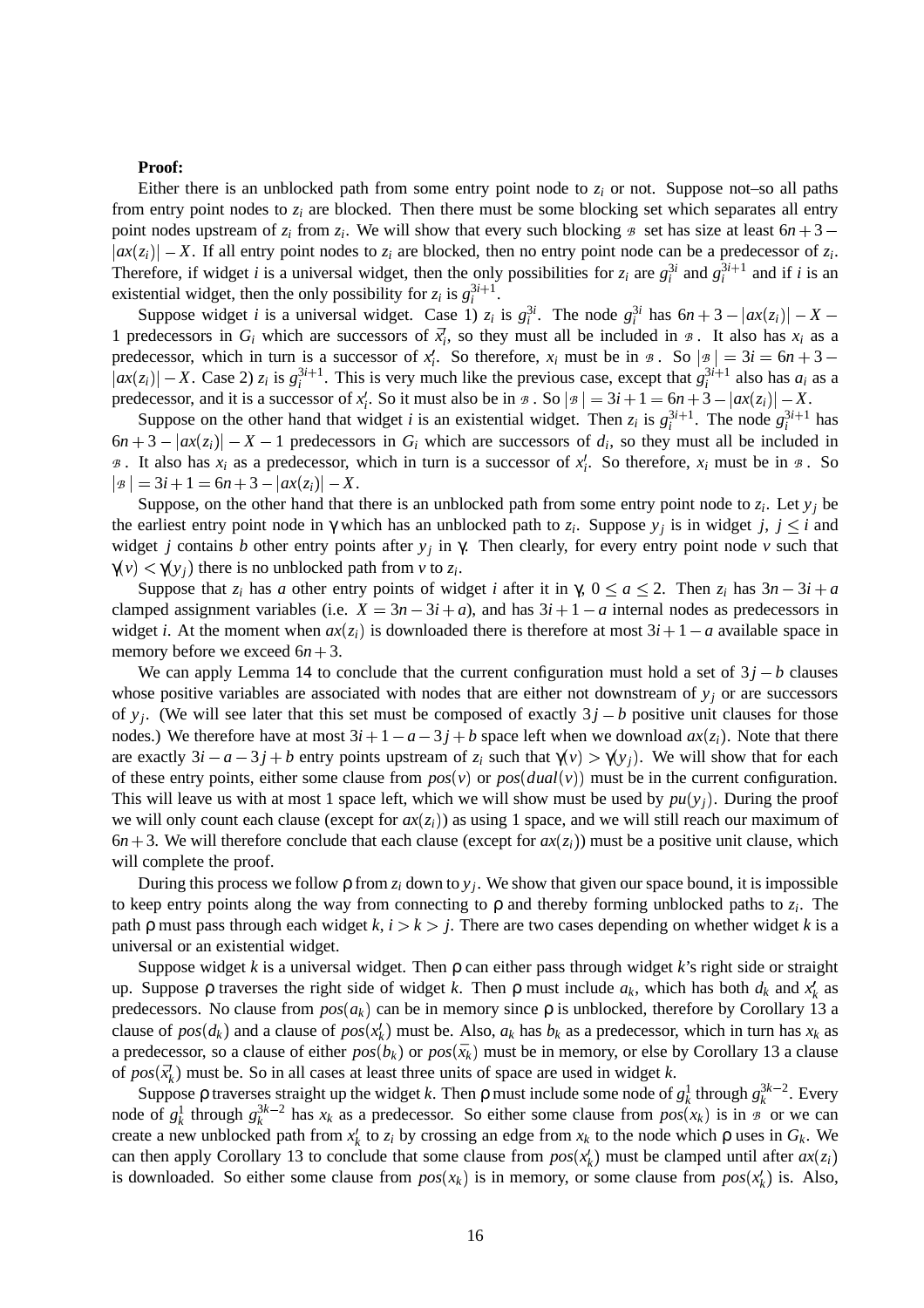since  $\bar{x}_k^j$  is a predecessor of every node in  $g_k^1$  through  $g_k^{3k-2}$ , by Corollary 13, some clause from  $pos(x_k^j)$  must also be in memory. Finally, since  $a_k$  is also a predecessor of every node in  $g_k^1$  through  $g_k^{3k-2}$  and  $d_k$  is a predecessor of  $a_k$ , it is not hard to see that either some clause from  $pos(a_k)$  or some clause from  $pos(d_k)$ must also be in memory. So in all cases, if widget *k* is universal and ρ traverses its left side, then at least three units of space are used in widget *k*.

Suppose, on the other hand, that widget  $k$  is an existential widget. The  $\rho$  must include some node of  $g_k^1$  through  $g_k^{3k-2}$ . Each one of these nodes has  $x_k$ ,  $d_k$ , and  $\bar{x}_k$  as immediate predecessors. So we can therefore apply Corollary 13 to conclude that some clause from  $pos(d_k)$  must be clamped until after  $ax(z_i)$ is downloaded. Also, if there is no clause of  $pos(x_k)$  in memory, then we can apply Corollary 13 to conclude that some clause from  $pos(x_k)$  must be clamped until after  $ax(z_i)$  is downloaded. The same is true for  $\bar{x}_k$ .

Since we only have  $3k+1-3j+b-1$  space free, the only way we can block all the paths from  $d_k$  to the node of  $\{g_k^1, \ldots, g_k^{3k-2}\}\)$  used by  $\rho$  is either to have some clause from  $pos(a_k)$  in memory which would use 1 extra space. If no clause from  $pos(a_k)$  is in memory, there must be an unblocked path from  $d_k$  to  $z_i$ . We can then apply Corollary 13 to conclude that some clause from  $pos(d_k)$  must be clamped until after  $ax(z_i)$ is downloaded. So either some clause from  $pos(d_k)$  is in memory, or some clause from  $pos(a_k)$  is. Finally, every node of  $\{g_k^1, \ldots, g_k^{3k-2}\}\$  has  $\bar{x}'_k$  as a predecessor. So we can create a new unblocked path from  $\bar{x}'_k$  to  $z_i$ by crossing an edge from  $\vec{x}'_k$  to the node which  $\rho$  uses in  $G_k$ . We can now apply Corollary 13 to conclude that some clause from  $pos(\vec{x}_k)$  must be clamped until after  $ax(z_i)$  is downloaded.  $\Box$ 

**Lemma 16:** Let *z* be an internal node of  $G$  and let  $t'$  and  $t''$  be times such that variable *z* does not appear in any clause of  $c \, [t']$  and all of *z*'s assignment variables are clamped during the interval  $[t', t'']$ . Then in order to derive  $pu(z)$  at some time  $t_2$ ,  $t' \le t_2 \le t''$  without exceeding  $6n+3$  space,  $pu(y)$  must be in memory, for all internal predecessors *y* of *z* at time  $t_1$ ,  $t' \le t_1 < t_2$  when  $ax(z)$  is downloaded.

**Proof:** At the moment when  $ax(z)$  is downloaded, suppose for the sake of contradiction that for at least one internal predecessor *y* of *z*,  $pu(y)$  is not in memory. By Lemma 15 we must use  $6n + 3$  space at  $ax(z)$ 's download and all the clauses in memory at that time are either  $ax(z)$ , clamped assignment variables of *z*, or unit clauses not involving *y*, so there can be no clause of  $pos(y)$  in memory. We must therefore download  $ax(y)$  to resolve away the negative literal of *y* from  $ax(z)$ . When we download  $ax(y)$ , if one of *y*'s assignment variables is not clamped, then it will have to be downloaded at sometime when memory still holds a positive clause for a node which is downstream of *y*. By Lemma 12 this would exceed  $6n + 3$  space. We therefore know that all of *y*'s assignment variables are clamped when  $ax(y)$  is downloaded. We can therefore apply Lemma 15 to conclude that after we've downloaded  $ax(y)$ ,  $6n + 3$  units of memory must be filled with the union of 1)  $ax(y)$ , 2)  $ax(y)$ 's clamped assignment variables, 3) positive unit clauses which are upstream of *y*. But at this point we must still have a clause in memory which was derived from  $ax(z)$  and has size at least 2 since it must at least contain *y* negatively and *z* positively. So we exceed  $6n + 3$  space. All of *z*'s internal predecessors must therefore be in memory when  $ax(z)$  is downloaded.  $\square$ 

**17:** If an internal node *z* of widget *i* has *k* predecessors and there are  $3n + 1 - k$  units of space clamped in  $[t', t'']$ , then  $ax(z)$  can be downloaded at most once between  $t'$  and  $t''$ .

**Proof:** By Lemma 15,  $ax(z)$  cannot be downloaded while a clause from  $pos(z)$  is in memory. Therefore, in order to download  $ax(z)$  for a second time, every clause of  $pos(z)$  must be removed from memory. By frugality, a clause C of  $pos(z)$  can only be removed from memory if a sub-clause of C exists in memory or after C has been resolved with a clause of  $pos(v)$  for some v downstream of z. This means that once all clauses from  $pos(z)$  have been removed from memory, a clause containing a positive literal of a node downstream of *z* must be in memory. This means that there are at least  $3n + 1 - k + 1$  units of space clamped after the first time  $ax(z)$  has been downloaded, so trying to download it again would exceed the space bound.  $\Box$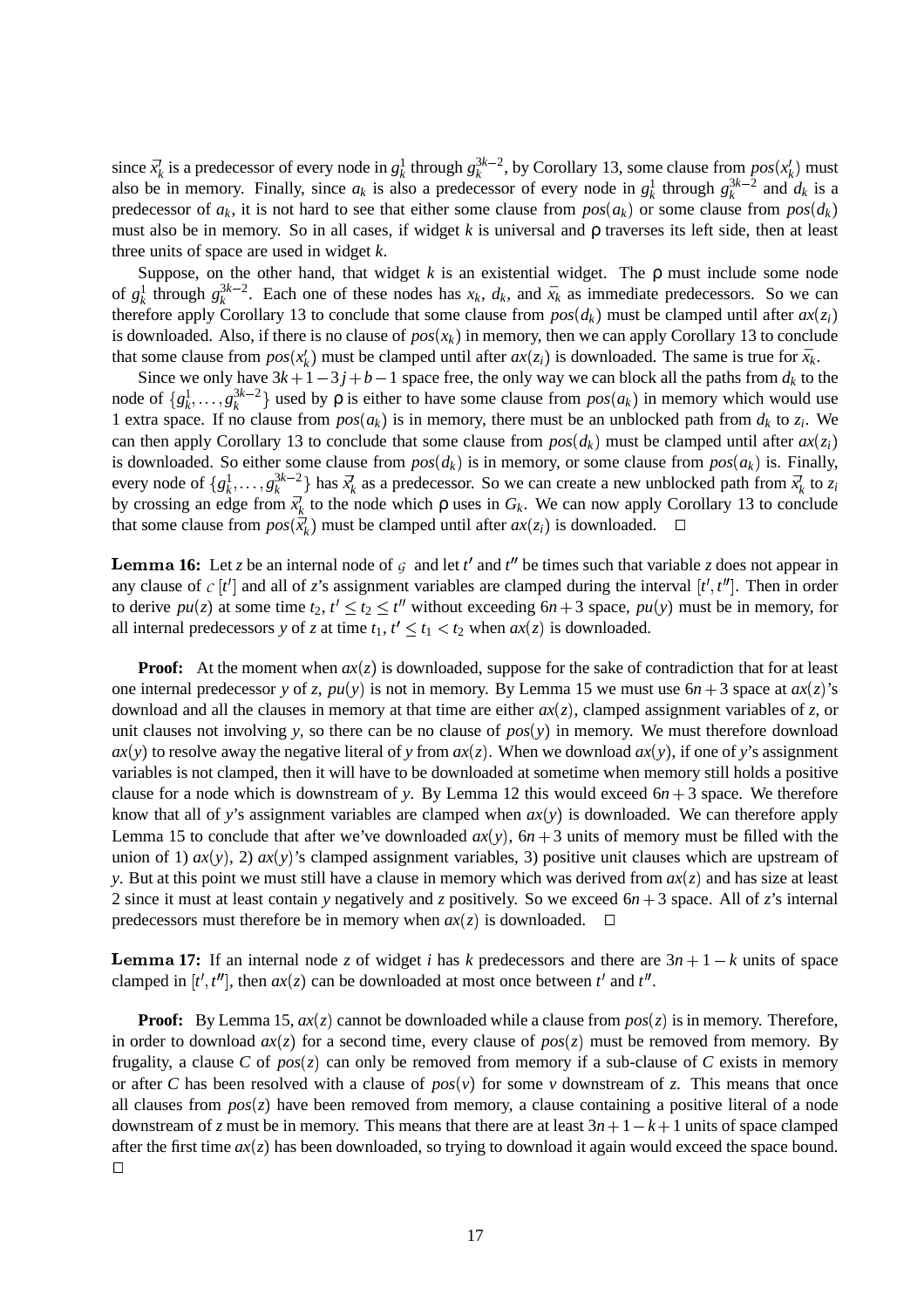DEFINITION 5.6: For any assignment  $\alpha_i \in A_i$ , we define  $c_{\alpha_i}$  as the resolution configuration of  $Peb(g)$ consisting of the following clauses for each *j*,  $j \leq n - i$ : If  $\alpha_i(x_j) = 0$ , then  $pu(x'_j) \in c_{\alpha_i}$ ,  $pu(d_j) \in c_{\alpha_i}$ , and either  $pu(\bar{x}_j) \in c_{\alpha_i}$  or  $pu(\bar{x}'_j) \in c_{\alpha_i}$ . Otherwise, if  $\alpha_i(x_j) = 1$ , then  $pu(\bar{x}'_j) \in c_{\alpha_i}$ ,  $pu(a_j) \in c_{\alpha_i}$ , and either  $pu(x'_{j} \in c_{\alpha_{i}})$  or  $pu(x_{j}) \in c_{\alpha_{i}}$ .

To prove Theorem 10, we first observe that by Lemma 16 the derivation of  $pu(s)$  requires the derivation of  $pu(G_n)$ . Therefore, Theorem 10 follows from the following theorem, when  $i = n$ .

**18:** For every *i*,  $0 \le i \le n$ , for every  $\alpha_i \in A_i$ , if there exist times  $t'$  and  $t''$  such that  $c_{\alpha_i} \subseteq [t', t'']$ , then deriving  $pu(G_i)$  at  $t''$  from  $C_{\alpha_i}$  at time  $t'$ , using no more than  $6n+3$  space, requires that  $\psi|_{\alpha_i}$  is QSAT and requires that there are  $\Omega(2^k)$  units of time between  $t^l$  and  $t^l$ , where k is the number of universally quantified variables among the inner most *i* variables of *F*.

**Proof:** Now that we have proven the above Lemmas, the proof of our main theorem is very similar to the proof of Theorem 7, and proceeds by induction on *i*. We will essentially argue that the only  $6n + 3$ space refutation must follow the upper bound, and hence will imply that the formula is QSAT.

The basis is when  $i = 0$ . In this case  $c_{\alpha_0}$  has size 3*n* and we must show that deriving  $pu(g_0^1)$  without exceeding  $6n + 3$  space requires at least  $\Omega(1)$  time. We show that the derivation requires  $\Omega(m)$  time, where *m* is the number of clauses is *F*.

We first prove that  $pu(z_{j-1})$  must be in memory when we download  $ax(z_j)$ , for each  $1 \leq j \leq m$ . With  $c_{\alpha_i}$  clamped in memory, we have  $3n + 3$  units of space to use to derive  $pu(z_m) = pu(g_0^1)$ . But each  $ax(p_j^{xyz})$ *j* has size exactly  $3n + 2$ . This means that there is one unit of space left over. If this space is not filled with  $pu(z_{j-1})$ , then the negative literal of  $z_{j-1}$  cannot be resolved away until one of the 7 axioms of  $z_{j-1}$ is downloaded. But since it is impossible to derive an entirely negative clause, the clause *C* containing the negative literal of  $z_{j-1}$  must be accompanied by a positive literal as well, so it must have size at least 2. Note that at this point we cannot download any  $ax(p_{j-1}^{xyz})$  because we would exceed our space bound. But if we download any of the axions of  $z_{j-1}$  and resolve them with *C*, the resolvent will still have size 2, now containing the negative literal of some  $p_{i-}^{xyz}$  $j_{j-1}^{xyz}$ , and some clause of size 2 containing  $p_{j-1}^{xyz}$  will remain in memory until  $ax(p_{j-1}^{xyz})$  is downloaded. We must therefore exceed the space bound.

Now suppose for the sake of contradiction that  $Q_n x_n \cdots Q_1 x_1 F|_{\alpha_0}$  is not QSAT, which means that  $\alpha_0$ falsifies *F*. In that case, there must be some clause  $C_k$  of *F* which is falsified by  $\alpha_0$ . In order to derive  $pu(z_m)$  we must derive  $pu(z_{m-1})$ , which in turn requires  $pu(z_{m-2})$ , etc. Therefore, at some point we must derive  $pu(z_k)$  and  $pu(z_{k-1})$  must be in memory when we download the axiom of  $z_k$  which we will use to derive  $pu(z_k)$ . But since  $C_k$  is falsified by  $\alpha_0$ , for each  $p_k^{xyz}$  $\kappa_k^{xyz}$ ,  $c_{\alpha_0}$  will be missing the positive unit clause of some entry point node. In order to remove its negative literal from  $ax(p_k^{xyz})$ , the axiom for that entry point will have to be downloaded and used. Clearly, by Lemma 12 this cannot be done within the space bound given the size of the clamped set of clauses  $c_{\alpha_0}$ .

**Induction Step:** We will show that in order to derive  $pu(G_i)$  without removing any clauses from  $c_{\alpha_i}$  we must necessarily pass through a number of resolution configurations, each of which can have at most one non-unit clause. This will necessarily involve deriving  $c_{\alpha_{i-1}}$  twice, the first time when  $\alpha_{i-1} = \alpha_i \cup \{\bar{x}_i\}$  and the second when  $\alpha_{i-1} = \alpha_i \cup \{x_i\}.$ 

We first observe that by Lemma 15, for every internal variable *z* or widget *i*, no variable upstream of *z*, which is not an assignment variable of *z*, can be in memory at the time when  $ax(z)$  is downloaded without exceeding the space bound of  $6n + 3$ . We will use this observation numerous times in our proof.

**Case 1:**  $Q_i$  is a universal quantifier, so  $G_i$  is part of a universal widget.

We will show that in order to derive  $pu(G_i)$  we must necessarily pass through a number of partial configurations, including deriving  $pu(G_{i-1})$  twice, once while  $pu(x_i^j)$ ,  $pu(d_i)$ , and either  $pu(\bar{x}_i)$  or  $pu(\bar{x}_i^j)$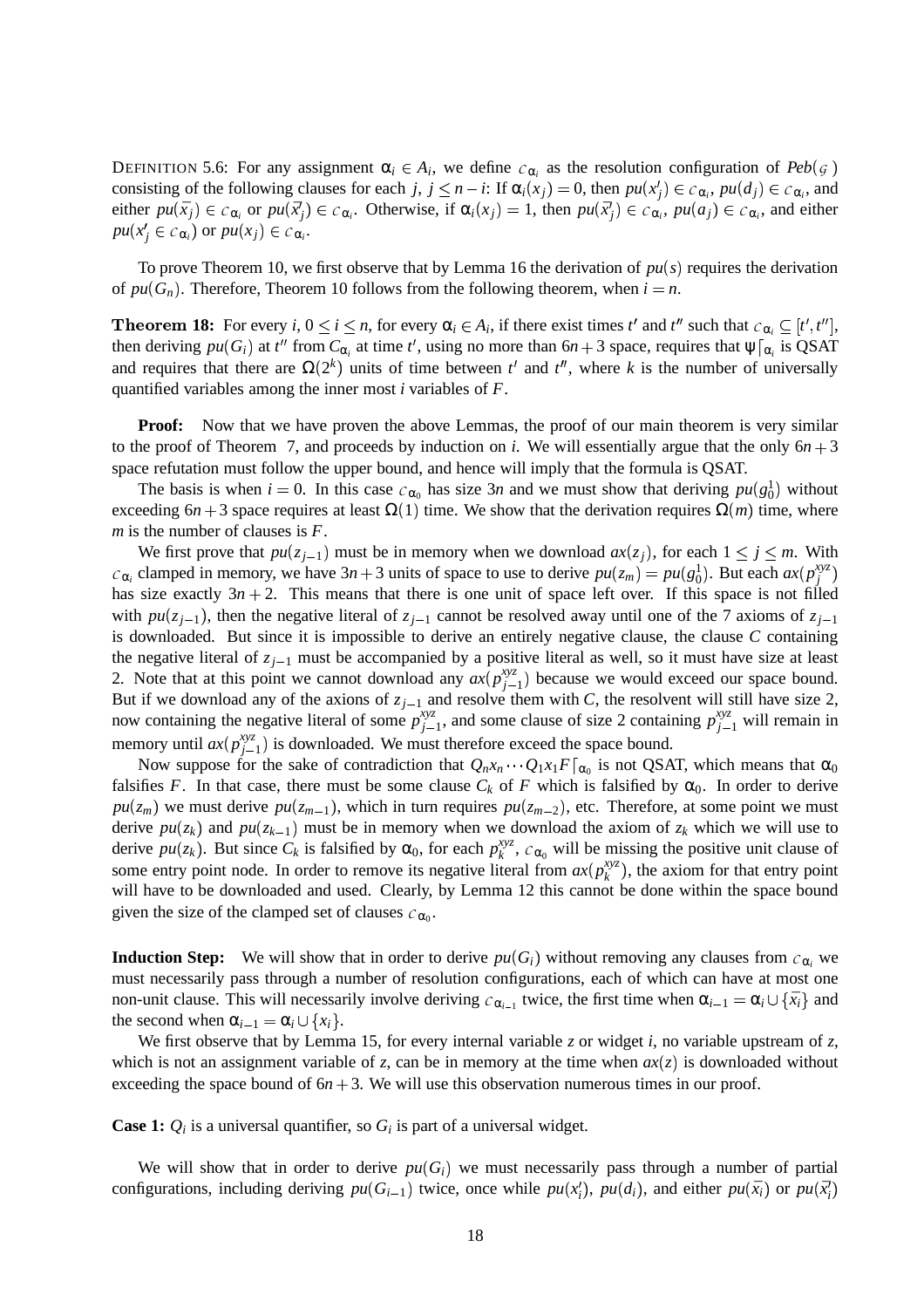(the false configuration) are in memory, and once while  $pu(\vec{x_i})$ ,  $pu(a_i)$ , and either  $pu(x_i)$  or  $pu(x_{n-i+1})$  (the true configuration) are in memory. We prove this by pointing out 12 important partial configurations  $c[t_0]$ to  $c[t_{11}]$ , which occur at times  $t_0$  to  $t_{11}$  respectively, where  $c[t_0]$  is  $c_{\alpha_i}$  and  $c[t_{11}]$  contains  $pu(G_i)$ .

In order to derive  $pu(G_i)$  at time  $t_{11}$ , we must download the axiom of each member of  $G_i \cup \{a_i, b_i, x'_i\}$ , since  $c_{\alpha_i}$  does not contain any of their positive literals. In fact, it contains no positive literal for any node in any widget  $j, j \leq i$ . Therefore, we will need to download the axiom of any positive literal we need from this region of the circuit. Also, by Lemma 17, the axioms of any node in  $G_i \cup \{a_i, b_i, x_i'\}$  can be downloaded at most once between  $t_0$  and  $t_{11}$ .

Let  $t_{10}$  be the time  $ax(g_i^{3i+1})$  is downloaded. Clearly,  $t_{10} < t_{11}$  and  $pos(g_i^{3i+1}) \in [t_{10}, t_{11}]$ . Also, by Lemma 16,  $pu(\lbrace g_i^1, \ldots, g_i^{3i} \rbrace) \cup \lbrace a_i \rbrace \in c[t_{10}]$ . Let  $t_9$  be the time  $ax(g_i^{3i})$  is downloaded. Clearly,  $t_9 < t_{10}$  and  $pos(g_i^{3i}) \in [t_9, t_{11}]$ . Also, by Lemma 16 and Corollary 13,  $pu(\{g_i^1, \ldots, g_i^{3i-1}\} \cup \{a_i, (x_i, x_i')\}) \in c[t_9]$ . Let  $t_8$ be the time  $ax(g_i^{3i-1})$  is downloaded. Clearly,  $t_8 < t_9$  and  $pos(g_i^{3i-1}) \in [t_8, t_{11}]$ . Also, by Lemma 16 and Corollary 13,  $pu(\{g_i^1, \ldots, g_i^{3i-2}\} \cup \{a_i, (x_i, x_i^j), \bar{x}_i^l\}) \in c [t_8]$ . Let  $t_7$  be the time  $ax(g_i^1)$  is downloaded. Clearly,  $t_7 < t_9$  and  $pos(g_i^1) \in [t_7, t_{11}]$ . Also, by Lemma 16 and Corollary 13,  $pu(G_{i-1} \cup \{a_i, (x_i, x_i'), \bar{x}_i'\}) \in c[t_7]$ .

Our argument now breaks into two parts. In the first part, we consider what steps are necessary to derive  $pu(a_i)$  by  $t_7$ . In the second part, we consider what steps are necessary to derive  $pu(G_{i-1})$  and  $pu(\vec{x_i})$  by  $t_7$ . We will see that  $pu(G_{i-1})$  will have to be derived twice. Once in order to derive  $pu(a_i)$ , and then again immediately before *t*7.

Let  $t_5$  be the time  $ax(a_i)$  is downloaded. Clearly,  $t_5 < t_8$  and  $pos(a_i) \in [t_5, t_{11}]$ . Also, by Lemma 16 and Corollary 13,  $pu(G_{i-1} \cup \{b_i, x'_i, d_i\}) \in c[t_5]$ . Let  $t_4$  be the time  $ax(b_i)$  is downloaded. Clearly,  $t_4 < t_5$  and  $pos(b_i) \in [t_4, t_5]$ . Also, by Lemma 16 and Corollary 13,  $pu(G_{i-1} \cup {\bar{x}_i, x'_i, d_i}) \in c[t_4]$ .

Let  $t_1$  be the time  $ax(x_i)$  is downloaded. By Lemma 12,  $t_1$  must occur when no other positive literal of any widget *j*,  $j \le i$  is in memory. Furthermore, some clause of  $pos(x_i)$  must stay in memory until its successor  $x_i'$  is downloaded for the last time. Then  $pu(x_i)$  must stay in memory until all of its successors are downloaded for the last time, because we can never derive  $pu(x_i)$  once every occurrence of  $x_i'$  is removed from memory. Therefore  $pos(x_i) \in [t_1, t_5]$  and  $pos((x_i, x_i')) \in [t_5, t_9]$ .

By Lemma 17,  $ax(d_i)$  can only be downloaded once between  $t_1$  and  $t_{11}$  since there is always at least 1 unit of memory used between  $t_1$  and  $t_{11}$ . Let  $t_2$ ,  $t_2 > t_1$  be the time  $ax(d_i)$  is downloaded. By Lemma 12,  $t_2$ must occur when no other positive literal of any widget *j*,  $j \leq i$  is in memory, except for  $(x_i, x_i')$ . Therefore  $pos(d_i) \in [t_2, t_5].$ 

By Lemma 17,  $ax(\vec{x}_i)$  can only be downloaded once between  $t_1$  and  $t_5$  since there are always at least 2 unit of memory used between  $t_2$  and  $t_5$ . Clearly,  $ax(\bar{x}_i)$  must be downloaded within this time frame since it is required to derive  $pu(b_i)$  by  $t_5$ . Therefore, let  $t_3$ ,  $t_5 > t_3 > t_2$  be the time  $ax(\vec{x}_i)$  is downloaded within this interval. By Lemma 12,  $t_3$  must occur when no other positive literal of any widget *j*,  $j \le i$  is in memory, except for  $(x_i, x'_i)$  and  $(d_i, a_i)$ . Furthermore, some clause of  $pos(\vec{x'_i})$  must stay in memory until its successor  $x'_i$ is downloaded for the last time. Then  $pu(x_i)$  must stay in memory until all of its successors are downloaded for the last time, because we cannot derive  $pu(x_i)$  during  $t_1$  to  $t_5$  once every occurrence of  $x_i^t$  is removed from memory. Therefore  $pos((\bar{x}_i, \bar{x}'_i)) \in [t_3, t_4]$ .

So  $(\bar{x}_i, \bar{x}'_i), d_i, x'_i$  are clamped from a time when no other positive literals of any widget *j*,  $j \leq i$  are in memory, until at least  $t_4$ . But at  $t_4$ ,  $pu(G_{i-1})$  must also be derived. So  $(\bar{x}_i, \bar{x}_i^t), d_i, x_i^t$  must be clamped throughout the derivation of  $pu(G_{i-1})$ . We can therefore apply the induction hypothesis to conclude that deriving  $pu(G_{i-1})$  requires that  $\psi|_{\alpha_i \cup \{\bar{x}_i\}}$  is QSAT and requires  $\Omega(2^k)$  resolution configurations to occur between  $t_3$  and  $t_4$ , where k is the number of universally quantified variables among the inner most  $i-1$ variables of ψ.

We now proceed with the second half of the argument in which we investigate the necessities of deriving  $pu(G_{i-1})$  and  $pu(\vec{x}_i)$  by  $t_7$ .

Clearly,  $t_7 > t_5$  since  $pu(a_i)$  must necessarily be in memory when  $ax(g_i^1)$  is downloaded at  $t_7$ . But at  $t_5$ , no occurrence of the positive literal of  $\bar{x}^l_i$  can be in memory since its inclusion at  $t_5$  would exceed our space bound. We must therefore download  $ax(\vec{x}_i)$  again at some time  $t_6$ , after  $t_5$  and  $pos(\vec{x}_i') \in [t_6, t_8]$ . By Lemma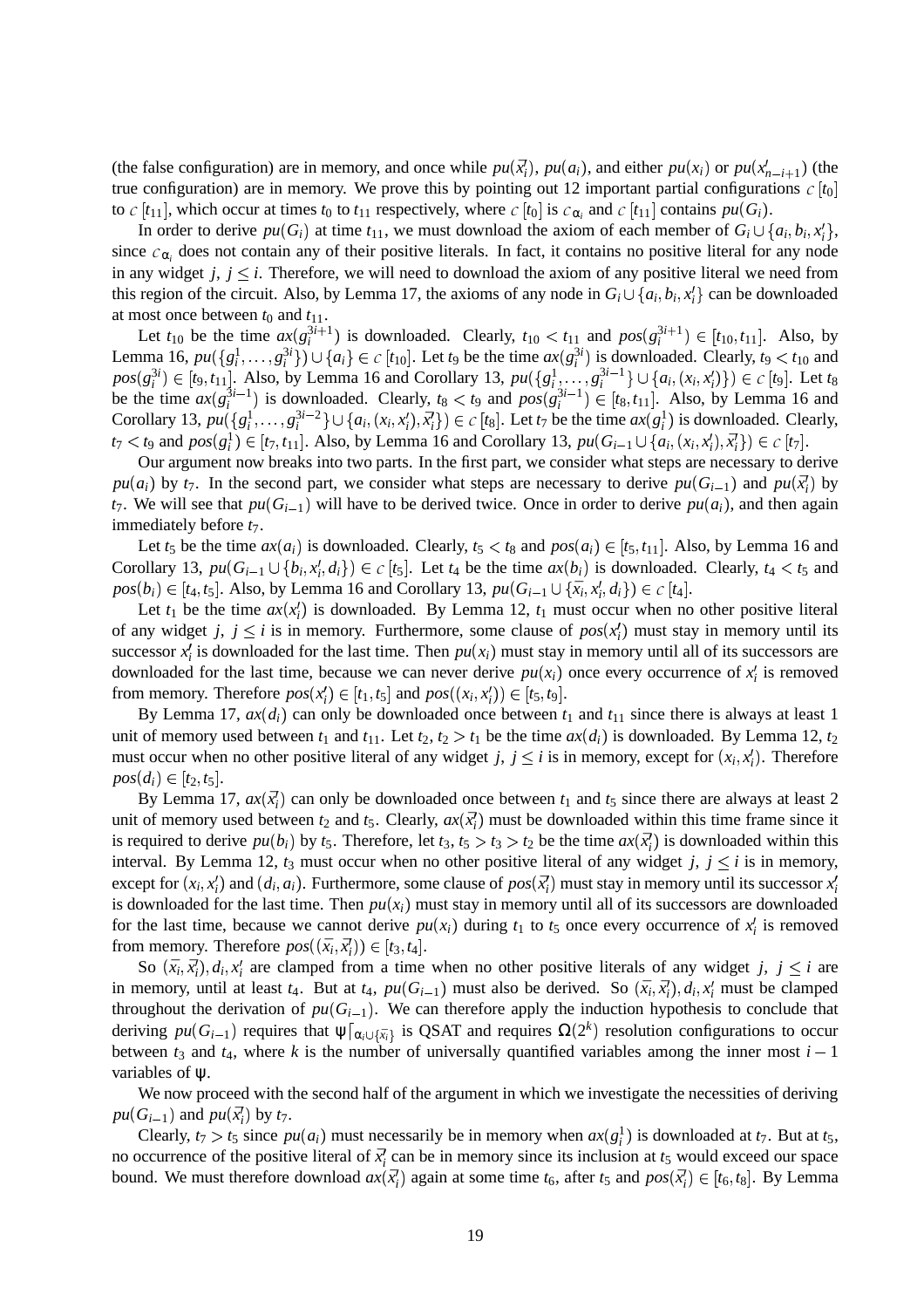12, at  $t_6$  only  $pu(a_i)$  and  $pu((x'_i, x_i))$  can be in memory among all the variables associated with any widget  $j, j \leq i$ . In particular, no space can be devoted to any literal of any node in  $G_{i-1}$  at this time. Since we must derive  $pu(G_{i-1})$  by  $t_7$ , this necessitates that  $pu(G_{i-1})$  must be derived a second time at some point between  $t_6$  and  $t_7$ . Since  $pos(\vec{x}_i)$ ,  $pos(a_i)$ , and  $pos((x_i^t, x_i))$  are all clamped throughout this time, we can apply the induction hypothesis to conclude that deriving  $pu(G_{i-1})$  requires that  $\psi|_{\alpha_i \cup \{x_i\}}$  is QSAT and requires  $\Omega(2^k)$  $\mathbf{r}$  and  $\mathbf{r}$  and  $\mathbf{r}$ resolution configurations to occur between  $t_6$  and  $t_7$ , where k is the number of universally quantified variables among the inner most  $i-1$  variables of  $\psi$ .

**Case 2:**  $Q_i$  is an existential quantifier, so  $G_i$  is part of an existential widget.

We will show that in order to derive  $pu(G_i)$ , we must necessarily pass through a number of configurations, including deriving  $pu(G_{i-1})$ , either with  $pu(x_i^l)$ ,  $pu(d_i)$ , and either  $pu(\bar{x}_i)$  or  $pu(\bar{x}_i^l)$  (the false configuration) in memory, or with  $pu(\vec{x_i})$ ,  $pu(d_i)$ , and either  $pu(x_i)$  or  $pu(x_i')$  (the true configuration) in memory. We prove this by pointing out 12 important partial configurations  $c$   $[t_0]$  to  $c$   $[t_{11}]$ , which occur at times  $t_0$  to  $t_{11}$  respectively, where  $c[t_0]$  is  $c_{\alpha_i}$  and  $c[t_{11}]$  contains  $pu(G_i)$ . occurring in the partial configuration must stay in place during a certain interval.

In order to derive  $pu(G_i)$  at time  $t_{11}$ , we must download the axiom of each member of  $G_i \cup \{a_i, b_i, x'_i\}$ , since  $c_{\alpha_i}$  does not contain any of their positive literals. In fact, it contains no positive literal for any node in any widget  $j, j \leq i$ . Therefore, we will need to download the axiom of any positive literal we need from this region of the circuit. Also, by Lemma 17, the axioms of any node in  $G_i \cup \{e_i, f_i, x_i'\}$  can be downloaded at most once between  $t_0$  and  $t_{11}$ .

Let  $t_{10}$  be the time  $ax(g_i^{3i+1})$  is downloaded. Clearly,  $t_{10} < t_{11}$  and  $pos(g_i^{3i+1}) \in [t_{10}, t_{11}]$ . Also, by Lemma 16,  $pu({g_i^1, ..., g_i^{3i}}) \cup {(x_i, x'_i)} \in G$  $(x_i, x_i')\}\in c[t_{10}]$ . Let *t*<sub>9</sub> be the time  $ax(g_i^{3i})$  is downloaded. Clearly, *t*<sub>9</sub> < *t*<sub>10</sub> and  $pos(g_i^{3i}) \in [t_9, t_{11}]$ . Also, by Lemma 16 and Corollary 13,  $pu(\{g_i^1, \ldots, g_i^{3i-1}\} \cup \{d_i, (x_i, x_i')\}) \in c[t_9]$ . Let  $t_8$  be the time  $ax(g_i^{3i-1})$  is downloaded. Clearly,  $t_8 < t_9$  and  $pos(g_i^{3i-1}) \in [t_8, t_{11}]$ . Also, by Lemma 16 and Corollary 13,  $pu({g_i^1, ..., g_i^{3i-2}} \cup {d_i, (x_i, x_i'), (\bar{x}_i, \vec{x}_i')} ) \in c [t_8].$ 

Let  $t_1$  be the time  $ax(x_i)$  is downloaded. By Lemma 12,  $t_1$  must occur when no other positive literal of any widget *j*,  $j \le i$  is in memory. Furthermore, some clause of  $pos(x_i)$  must stay in memory until its successor  $x_i'$  is downloaded for the last time. Then  $pu(x_i)$  must stay in memory until all of its successors are downloaded for the last time, because we can never derive  $pu(x_i)$  once every occurrence of  $x_i'$  is removed from memory. Therefore  $pos((x_i, x'_i)) \in [t_1, t_{10}]$ .

By Lemma 17,  $ax(d_i)$  can only be downloaded once between  $t_1$  and  $t_{11}$  since there is always at least 1 unit of memory used between  $t_1$  and  $t_{11}$ . Let  $t_2$ ,  $t_2 > t_1$  be the time  $ax(d_i)$  is downloaded. By Lemma 12,  $t_2$ must occur when no other positive literal of any widget *j*,  $j \leq i$  is in memory, except for  $(x_i, x_i')$ . Therefore  $pos(d_i) \in [t_2, t_9].$ 

By Lemma 17,  $ax(\bar{x}_i)$  can only be downloaded once between  $t_1$  and  $t_{11}$  since there are always at least 2 units of memory used between *t*<sup>2</sup> and *t*11. By Lemma 12, *t*<sup>3</sup> must occur when no other positive literal of any widget *j*,  $j \le i$  is in memory, except for  $(x_i, x'_i)$  and  $d_i$ . Furthermore, some clause of  $pos(\vec{x}'_i)$  must stay in memory until its successor  $x_i$  is downloaded for the last time. Then  $pu(x_i)$  must stay in memory until all of its successors are downloaded for the last time, because we cannot derive  $pu(x_i)$  again during  $t_1$  to  $t_{11}$  if every occurrence of  $x_i'$  is removed from memory. Therefore  $(\bar{x}_i, \bar{x}_i') \in [t_3, t_8]$ .

Let  $t_7$  be the time  $ax(g_i^{3i-2})$  is downloaded. Clearly,  $t_7 < t_8$  and  $pos(g_i^{3i-2}) \in [t_7, t_{11}]$ . Also, by Lemma 16 and Corollary 13,  $pu(\{g_i^1, \ldots, g_i^{3i-3}\} \cup \{d_i, (x_i, x_i'), (\bar{x}_i, \bar{x}_i')\}) \in c[t_7]$ . This leaves exactly one unit of space left in memory at  $t_7$ . We will show that this memory must either be filled with  $pu(c_i)$  or one of  $pu(e_i)$  or  $pu(f_i)$ . If all three of those clauses are not in memory at  $t_7$  then it is easy to see that there must be unblocked paths at that time from at least two of the three entry points of widget  $i-1$  to  $g_i^{3i-2}$ , since we can use at most one unit of space to block any paths from the entry points of widget  $i-1$  to  $g_i^{3i-2}$ . By Corollary 13, clauses containing their variables positively must occur in memory at  $t_7$ . Since we have at most 1 space free at  $t_7$ , this exceeds our space bound.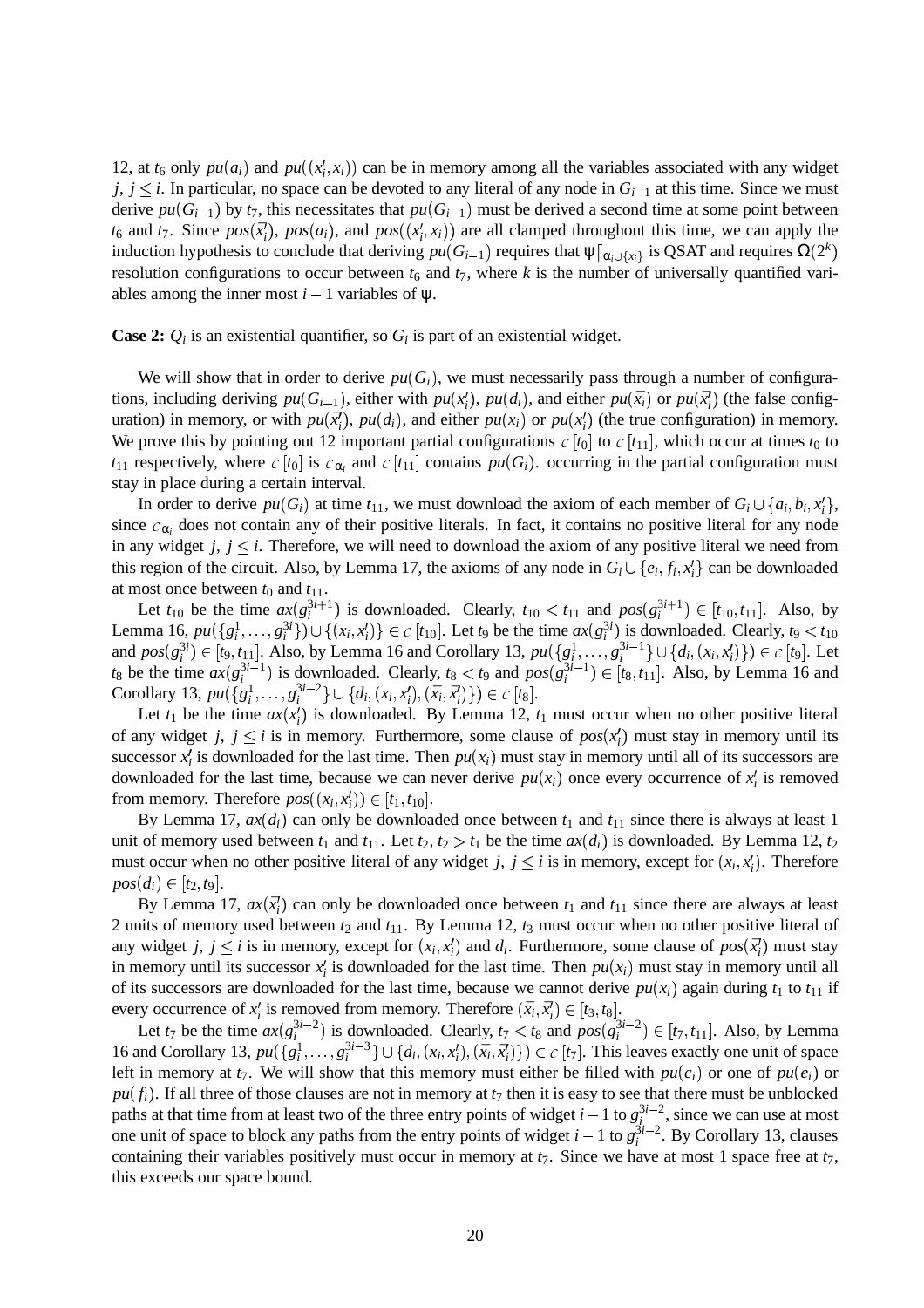If  $pu(c_i) \in c[t_7]$ , let  $t_6$  be the last time before  $t_7$  such that  $c[t_6]$  does not contain  $pu(c_i)$ . In order to derive  $pu(c_i)$  at time  $t_6$ , either the axiom  $(\bar{e_i} \vee c_i)$  or the axiom  $(\bar{f_i} \vee c_i)$  must have been downloaded at some time  $t_5$  before  $t_6$ .

Suppose  $(\bar{e}_i \vee c_i)$  was downloaded at time  $t_5$ . Then  $ax(e_i)$  must be downloaded at some time  $t_4$  before  $t_5$ . By Lemma 17,  $ax(e_i)$  can be downloaded at most once between  $t_0$  and  $t_{11}$  and by an argument very similar to the proof of Lemma 16  $pu(\{g_{i-1}^1, ..., g_{i-1}^{3i-2}\} \cup \{\vec{x}_i, d_i, (x_i, x_i')\}) \subseteq c[t_4]$ . So  $\vec{x}_i, d_i, (x_i, x_i')$  are clamped from a time when no other positive literals of any widget *j*,  $j \leq i$  are in memory, until at least  $t_4$ . But at  $t_4$ ,  $pu(G_{i-1})$  must also be derived. So  $\bar{x}_i^t, d_i, (x_i, x_i^t)$  must be clamped throughout the derivation of  $pu(G_{i-1})$ . We can therefore apply the induction hypothesis to conclude that deriving  $pu(G_{i-1})$  requires that  $\psi|_{\alpha_i \cup \{x_i\}}$ is QSAT and requires  $\Omega(2^k)$  resolution configurations to occur between  $t_3$  and  $t_4$ , where k is the number of universally quantified variables among the inner most  $i - 1$  variables of  $\psi$ .

Suppose on the other hand that  $(\bar{f}_i \vee c_i)$  was downloaded at time  $t_5$ . Then  $ax(f_i)$  must be downloaded at some time  $t_4$  before  $t_5$ . By Lemma 17,  $ax(f_i)$  can be downloaded at most once between  $t_0$  and  $t_{11}$  and by an argument very similar to the proof of Lemma 16  $pu({g_{i-1}^1, ..., g_{i-1}^{3i-2}}) \cup ({\bar{x}_i, \bar{x}'_i}), d_i, \bar{x}'_i$  $(\bar{x}_i, \bar{x}'_i), d_i, x'_i\}) \subseteq c [t_4]$ . So  $(\bar{x}_i, \bar{x}_i^j), d_i, x_i^j$  are clamped from a time when no other positive literals of any widget *j*, *j*  $\leq$  *i* are in memory, until at least  $t_4$ . But at  $t_4$ ,  $pu(G_{i-1})$  must also be derived. So  $(\bar{x}_i, \bar{x}_i), d_i, x_i'$  must be clamped throughout the derivation of  $pu(G_{i-1})$ . We can therefore apply the induction hypothesis to conclude that deriving  $pu(G_{i-1})$ requires that  $\psi|_{\alpha_i \cup \{\bar{x}_i\}}$  is QSAT and requires  $\Omega(2^k)$  resolution configurations to occur between  $t_3$  and  $t_4$ , where *k* is the number of universally quantified variables among the inner most  $i - 1$  variables of  $\psi$ .

If  $pu(c_i) \notin c[t_7]$ , but  $pu(e_i)$  is, then the argument is very similar to the argument above when  $(\bar{e_i} \vee c_i)$  is downloaded at  $t_5$ . If  $pu(f_i)$  is, then the argument is very similar to the one when  $(\bar{g}_i \vee c_i)$  is downloaded at *t*5.

 $\Box$ 

#### **6 Putting it all together**

**Theorem 1:** The resolution space problem is *PSPACE*-complete.

**Proof:** Every unsatisfiable formula has a space *n* resolution proof, and thus there is a nondeterministic *PSPACE* algorithm guessing a space *n* proof. By Savitch's theorem, this implies a deterministic PSPACE algorithm. To show *PSPACE*-hardness, from a QBF formula ψ, we construct the associated CNF formula *Peb*( $g_{RES}$ ). By Theorem 3 and 6, if  $\psi$  is QSAT, then there is a resolution derivation of  $pu(G_n)$  from  $Peb(g_{RES})$  which uses  $6n + 3$  space. Conversely, by Theorem 10, if there is a resolution derivation of  $pu(G_n)$  from  $Peb(G_{RES})$  using  $6n+3$  space, then  $\psi$  is QSAT.  $\Box$ 

**Theorem 2:** There exist CNF formulas which have linear size resolution proofs that can be verified in space  $k+3$ , but whose smallest resolution proofs that can be verified in space k have exponential size.

**Proof:** Let  $\psi = \forall x_n \forall x_{n-1} \dots \forall x_1 F$  be any totally universally quantified QBF which is QSAT, and let  $G_{RES}$  be the graph obtained from  $\psi$ . Since  $\psi$  is QSAT, by Theorem 10, there exists a space  $6n + 3$  resolution proof of  $Peb(g_{RES})$ , and any space  $6n+3$  derivation of  $Peb(g_{RES})$  requires  $\Omega(2^n)$  steps. By Lemmas 5 & 6, there exists a space  $6n + 6$  derivation of  $Peb(g_{RES})$  which only requires  $O(|Peb(g_{RES})|)$  steps.  $\Box$ 

#### **7 Open Problems**

We have shown that resolution space complexity is PSPACE complete. However, can the space be wellapproximated? To what extent do our results hold for other proof systems such as the Polynomial Calculus and Cutting Planes systems?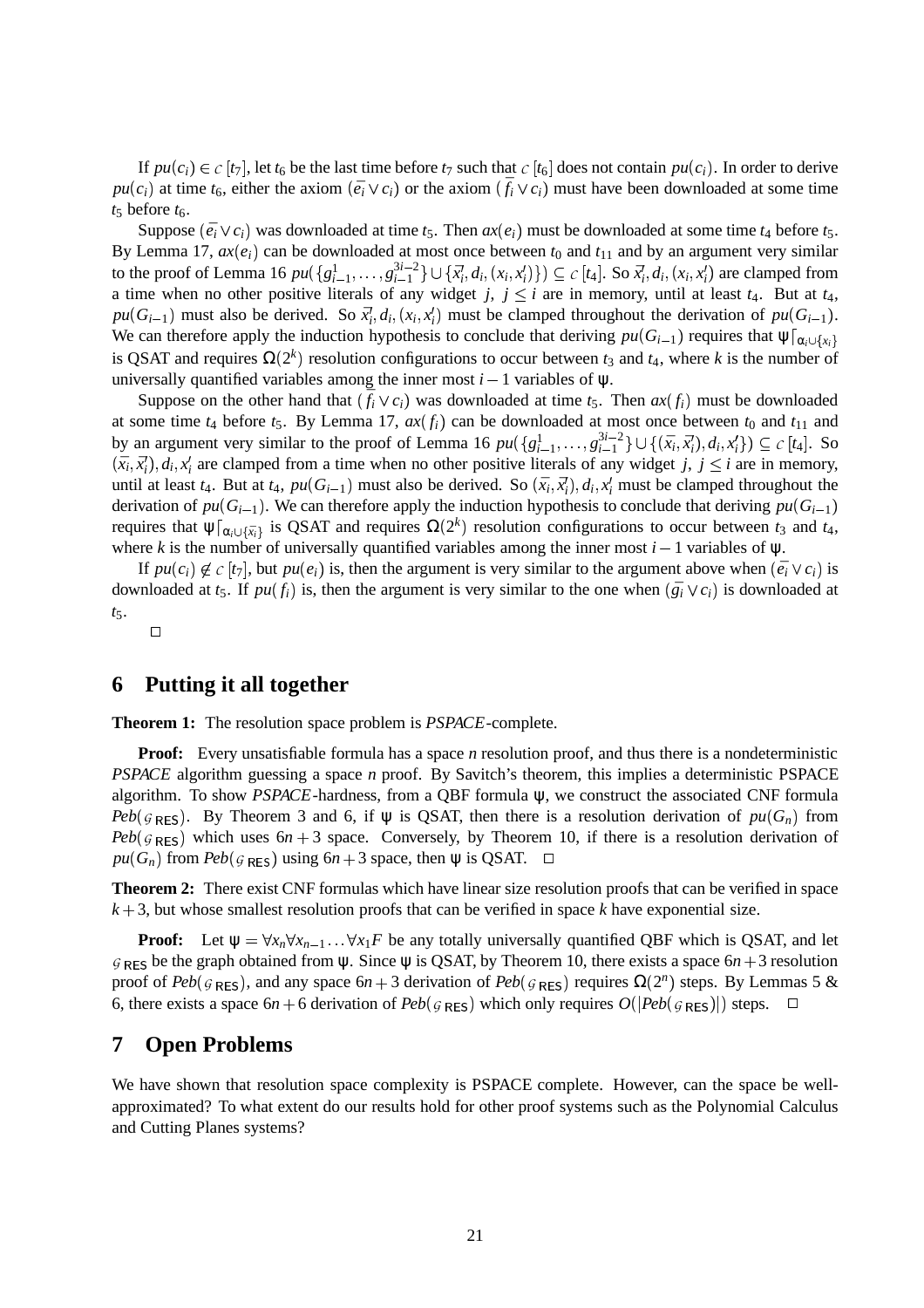# **8 Figures**



Figure 1: A clause widget for clause  $z_j = (x_1 \vee x_2 \vee x_3)$  in  $\varsigma$ . (All edges are directed from lower nodes toward higher nodes.) And a 4-slide  $(\{v^1, v^2, v^3, v^4\}, \{u^1, u^2, u^3, u^4\})$ .



Figure 2: Legend explaining the components of Figures 3 and 4.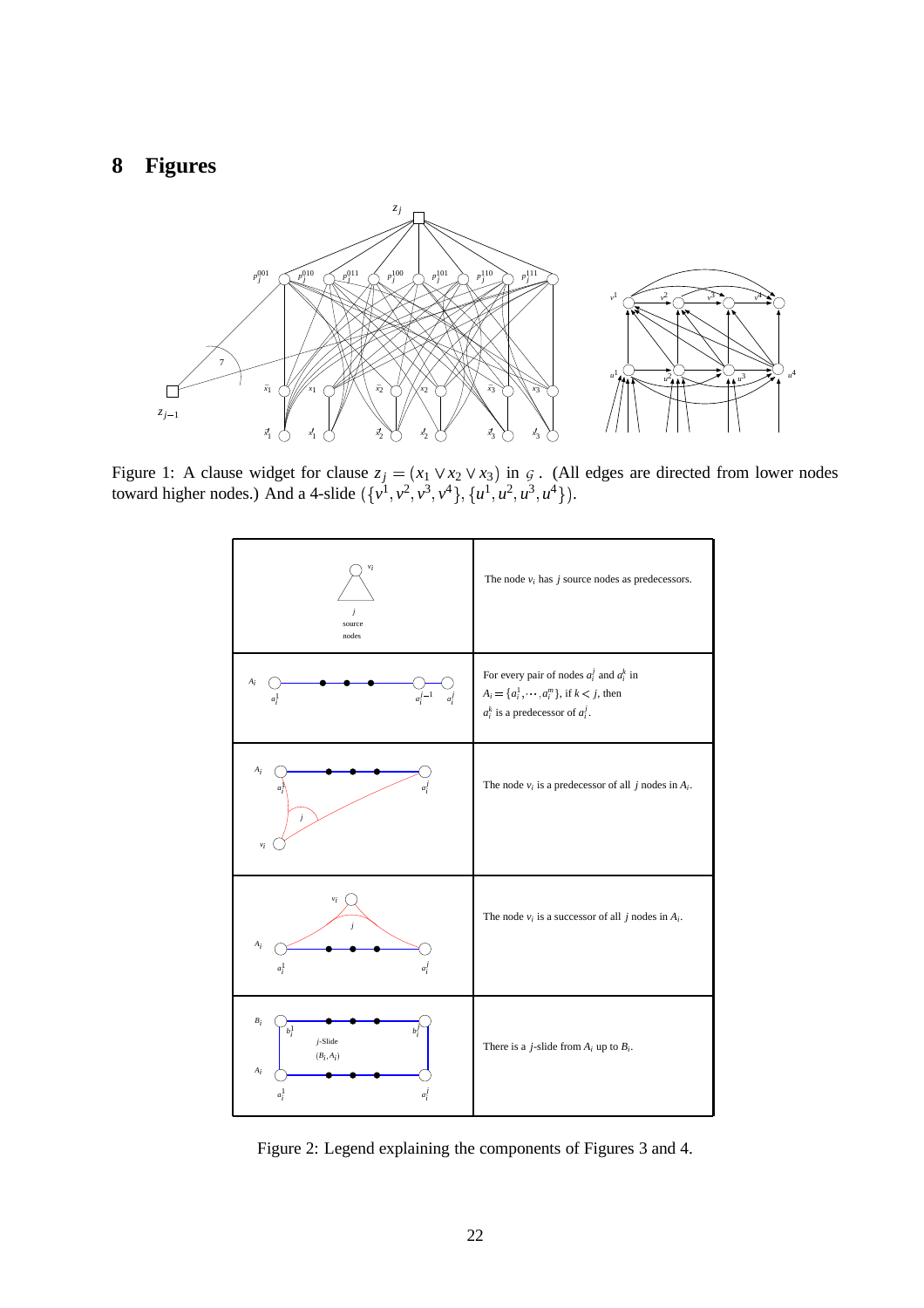

Figure 3: A universal widget.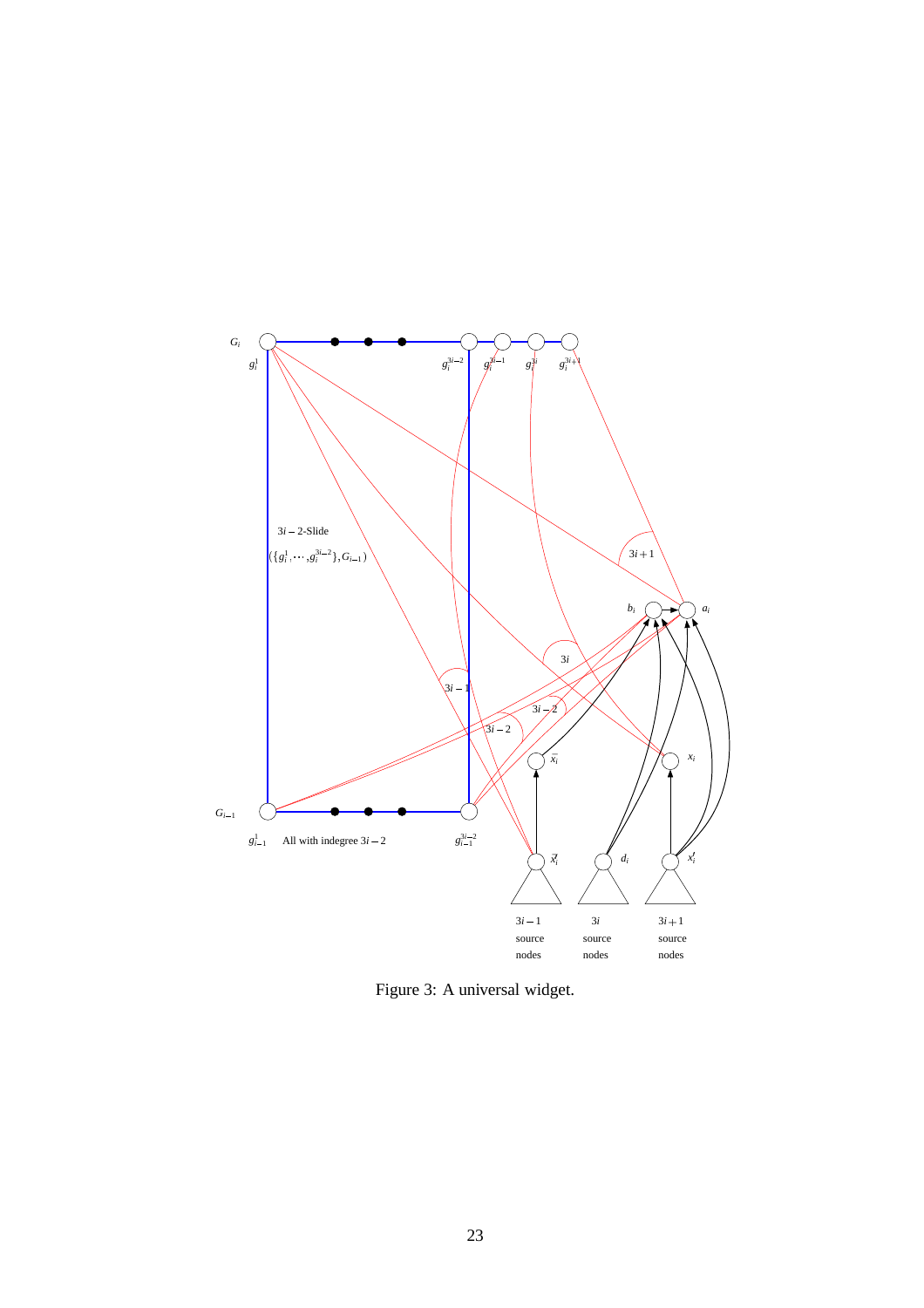

Figure 4: An existential widget.